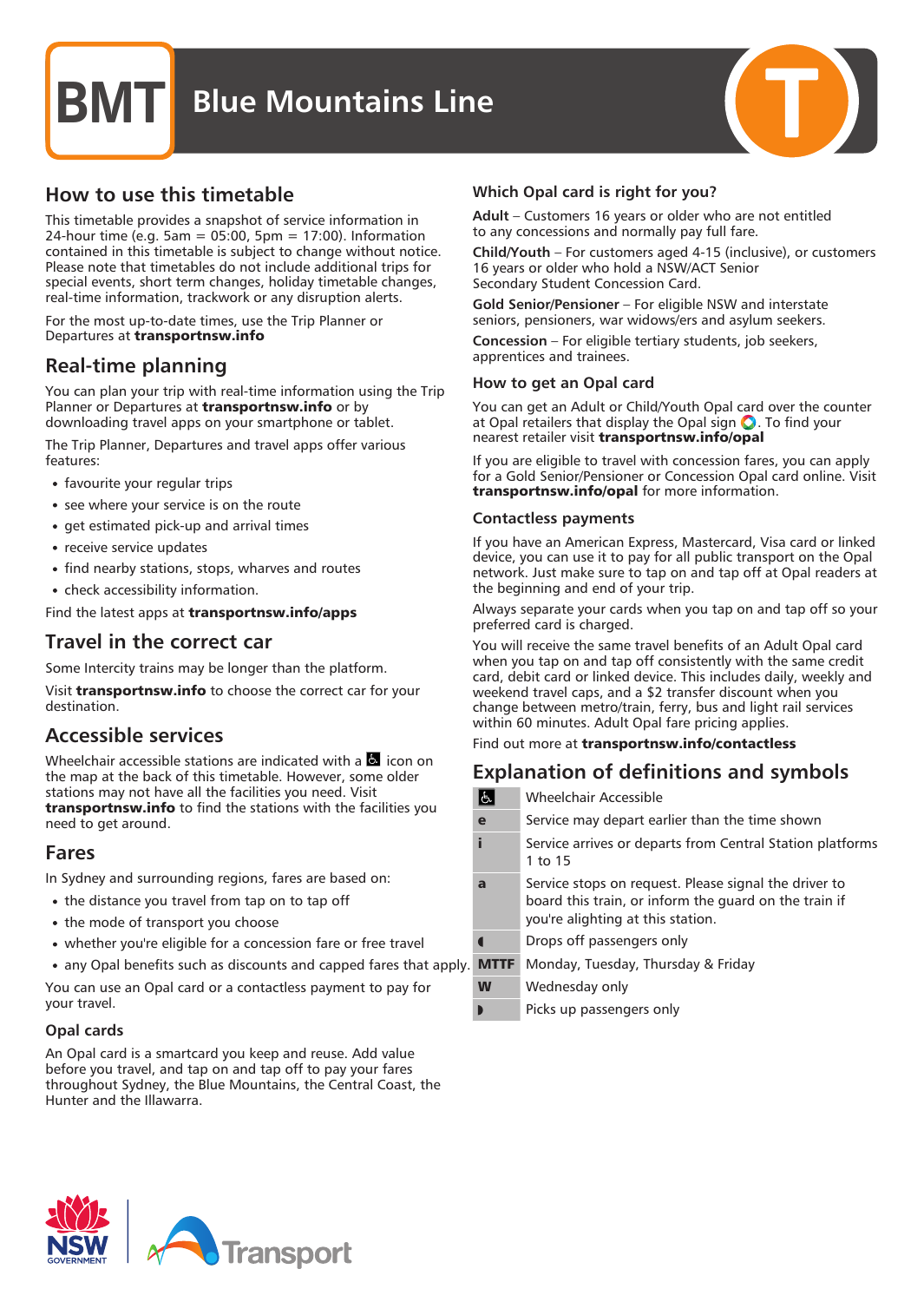

### Valid from: 20 Nov 2021 Creation date: 31 March 2022 NOTE: Information is correct on date of download.

| Monday to Friday       | $\overline{d}$ | ۱ę     | lė.                      | Ġ.     | 氐                        | 占                                                                                                                                                                                                                                                                                                                                                                                                                                                                             | と      | しん                                                                                                                                               | $\overline{a}$           | Ġ.                                                                                                                                                                                                                                                                                                                                                                                                                       | と                                                                                   | $\mathbf{f}$ |
|------------------------|----------------|--------|--------------------------|--------|--------------------------|-------------------------------------------------------------------------------------------------------------------------------------------------------------------------------------------------------------------------------------------------------------------------------------------------------------------------------------------------------------------------------------------------------------------------------------------------------------------------------|--------|--------------------------------------------------------------------------------------------------------------------------------------------------|--------------------------|--------------------------------------------------------------------------------------------------------------------------------------------------------------------------------------------------------------------------------------------------------------------------------------------------------------------------------------------------------------------------------------------------------------------------|-------------------------------------------------------------------------------------|--------------|
| <b>Bathurst</b>        |                |        |                          |        | ÷                        |                                                                                                                                                                                                                                                                                                                                                                                                                                                                               |        |                                                                                                                                                  |                          |                                                                                                                                                                                                                                                                                                                                                                                                                          |                                                                                     |              |
| Tarana                 |                |        |                          |        | $\overline{a}$           |                                                                                                                                                                                                                                                                                                                                                                                                                                                                               |        |                                                                                                                                                  | $\overline{a}$           |                                                                                                                                                                                                                                                                                                                                                                                                                          | $\overline{a}$                                                                      |              |
| Rydal                  |                |        |                          |        | ÷.                       |                                                                                                                                                                                                                                                                                                                                                                                                                                                                               |        |                                                                                                                                                  | $\sim$                   |                                                                                                                                                                                                                                                                                                                                                                                                                          |                                                                                     |              |
| Lithgow                |                | 03:00  | $\overline{\phantom{0}}$ | 04:15  | $\overline{\phantom{a}}$ | 05:08                                                                                                                                                                                                                                                                                                                                                                                                                                                                         |        | 05:38                                                                                                                                            | $\overline{\phantom{0}}$ | 06:08                                                                                                                                                                                                                                                                                                                                                                                                                    | ÷                                                                                   |              |
| Zig Zag                |                |        |                          |        |                          |                                                                                                                                                                                                                                                                                                                                                                                                                                                                               |        |                                                                                                                                                  |                          |                                                                                                                                                                                                                                                                                                                                                                                                                          |                                                                                     |              |
| Bell                   |                | a03:20 |                          | a04:35 | $\overline{a}$           | a05:27                                                                                                                                                                                                                                                                                                                                                                                                                                                                        |        | a05:57                                                                                                                                           |                          | a06:27                                                                                                                                                                                                                                                                                                                                                                                                                   |                                                                                     |              |
| <b>Mount Victoria</b>  | 02:43          | 03:31  | 04:11                    | 04:46  | 05:12                    | 05:37                                                                                                                                                                                                                                                                                                                                                                                                                                                                         | 05:44  | 06:07                                                                                                                                            | 06:14                    | 06:37                                                                                                                                                                                                                                                                                                                                                                                                                    | 06:45                                                                               | 07:00        |
| Blackheath             | 02:50          | 03:38  | 04:18                    | 04:53  | 05:19                    | 05:44                                                                                                                                                                                                                                                                                                                                                                                                                                                                         | 05:51  | 06:14                                                                                                                                            | 06:21                    | 06:44                                                                                                                                                                                                                                                                                                                                                                                                                    | 06:52                                                                               | 07:07        |
| <b>Medlow Bath</b>     | 02:56          | 03:44  | 04:24                    | 04:59  | 05:25                    | 05:50                                                                                                                                                                                                                                                                                                                                                                                                                                                                         | 05:57  | 06:20                                                                                                                                            | 06:27                    | 06:50                                                                                                                                                                                                                                                                                                                                                                                                                    | 06:58                                                                               | 07:13        |
| <b>Katoomba</b>        | 03:02          | 03:50  | 04:30                    | 05:05  | 05:31                    | 05:57                                                                                                                                                                                                                                                                                                                                                                                                                                                                         | 06:03  | 06:27                                                                                                                                            | 06:33                    | 06:57                                                                                                                                                                                                                                                                                                                                                                                                                    | 07:04                                                                               | 07:19        |
| Leura                  | 03:06          | 03:54  | 04:34                    | 05:09  | 05:35                    | 06:01                                                                                                                                                                                                                                                                                                                                                                                                                                                                         | 06:07  | 06:31                                                                                                                                            | 06:37                    | 07:01                                                                                                                                                                                                                                                                                                                                                                                                                    | 07:08                                                                               | 07:23        |
| <b>Wentworth Falls</b> | 03:12          | 04:00  | 04:40                    | 05:15  | 05:41                    | 06:07                                                                                                                                                                                                                                                                                                                                                                                                                                                                         | 06:13  | 06:37                                                                                                                                            | 06:43                    | 07:07                                                                                                                                                                                                                                                                                                                                                                                                                    | 07:14                                                                               | 07:29        |
| <b>Bullaburra</b>      | 03:18          | 04:06  | 04:46                    | 05:21  | 05:47                    | $\sim$                                                                                                                                                                                                                                                                                                                                                                                                                                                                        | 06:19  | $\sim$                                                                                                                                           | 06:49                    | $\sim$                                                                                                                                                                                                                                                                                                                                                                                                                   | 07:20                                                                               | 07:35        |
| Lawson                 | 03:21          | 04:09  | 04:49                    | 05:24  | 05:50                    | $\label{eq:1} \begin{split} \mathcal{L}_{\text{G}}(\mathcal{L}_{\text{G}}) = \mathcal{L}_{\text{G}}(\mathcal{L}_{\text{G}}) \end{split}$                                                                                                                                                                                                                                                                                                                                      | 06:22  |                                                                                                                                                  | 06:52                    | $\sim$                                                                                                                                                                                                                                                                                                                                                                                                                   | 07:23                                                                               | 07:38        |
| Hazelbrook             | 03:24          | 04:12  | 04:52                    | 05:27  | 05:53                    | 06:17                                                                                                                                                                                                                                                                                                                                                                                                                                                                         | 06:25  | 06:47                                                                                                                                            | 06:55                    | 07:17                                                                                                                                                                                                                                                                                                                                                                                                                    | 07:26                                                                               | 07:41        |
| Woodford               | 03:28          | 04:16  | 04:56                    | 05:31  | 05:57                    | $\sim$                                                                                                                                                                                                                                                                                                                                                                                                                                                                        | 06:29  | $\sim$                                                                                                                                           | 06:59                    | $\sim$                                                                                                                                                                                                                                                                                                                                                                                                                   | 07:30                                                                               | 07:45        |
| Linden                 | 03:33          | 04:21  | 05:01                    | 05:36  | 06:02                    | $\label{eq:1} \begin{split} \mathcal{L}_{\text{MSE}}(\mathbf{r},\mathbf{r}) = \mathcal{L}_{\text{MSE}}(\mathbf{r},\mathbf{r}) \\ \mathcal{L}_{\text{MSE}}(\mathbf{r},\mathbf{r}) = \mathcal{L}_{\text{MSE}}(\mathbf{r},\mathbf{r}) \\ \mathcal{L}_{\text{MSE}}(\mathbf{r},\mathbf{r}) = \mathcal{L}_{\text{MSE}}(\mathbf{r},\mathbf{r}) \\ \mathcal{L}_{\text{MSE}}(\mathbf{r},\mathbf{r}) = \mathcal{L}_{\text{MSE}}(\mathbf{r},\mathbf{r}) \\ \mathcal{L}_{\text$           | 06:34  | $\label{eq:1} \begin{split} \mathcal{L}_{\text{max}}(\mathcal{L}_{\text{max}}) = \mathcal{L}_{\text{max}}(\mathcal{L}_{\text{max}}) \end{split}$ | 07:04                    | $\label{eq:1} \begin{aligned} \mathcal{L}^{(1)}(x) &= \mathcal{L}^{(1)}(x) \otimes \mathcal{L}^{(2)}(x) \otimes \mathcal{L}^{(1)}(x) \otimes \mathcal{L}^{(2)}(x) \otimes \mathcal{L}^{(1)}(x) \otimes \mathcal{L}^{(2)}(x) \otimes \mathcal{L}^{(1)}(x) \otimes \mathcal{L}^{(1)}(x) \otimes \mathcal{L}^{(1)}(x) \otimes \mathcal{L}^{(1)}(x) \otimes \mathcal{L}^{(1)}(x) \otimes \mathcal{L}^{(1)}(x) \otimes \math$ | 07:35                                                                               | 07:50        |
| Faulconbridge          | 03:38          | 04:26  | 05:06                    | 05:41  | 06:07                    |                                                                                                                                                                                                                                                                                                                                                                                                                                                                               | 06:39  |                                                                                                                                                  | 07:09                    |                                                                                                                                                                                                                                                                                                                                                                                                                          | 07:40                                                                               | 07:55        |
| Springwood             | 03:42          | 04:30  | 05:10                    | 05:45  | 06:11                    | 06:32                                                                                                                                                                                                                                                                                                                                                                                                                                                                         | 06:43  | 07:02                                                                                                                                            | 07:13                    | 07:32                                                                                                                                                                                                                                                                                                                                                                                                                    | 07:44                                                                               | 07:59        |
| <b>Valley Heights</b>  | 03:45          | 04:33  | 05:13                    | 05:48  | 06:14                    | $\sim$                                                                                                                                                                                                                                                                                                                                                                                                                                                                        | 06:46  |                                                                                                                                                  | 07:16                    |                                                                                                                                                                                                                                                                                                                                                                                                                          | 07:47                                                                               | 08:02        |
| Warrimoo               | 03:49          | 04:37  | 05:17                    | 05:52  | 06:18                    | $\label{eq:1} \begin{aligned} \frac{1}{2} \left( \frac{1}{2} \right) \left( \frac{1}{2} \right) \left( \frac{1}{2} \right) \left( \frac{1}{2} \right) \left( \frac{1}{2} \right) \left( \frac{1}{2} \right) \left( \frac{1}{2} \right) \left( \frac{1}{2} \right) \left( \frac{1}{2} \right) \left( \frac{1}{2} \right) \left( \frac{1}{2} \right) \left( \frac{1}{2} \right) \left( \frac{1}{2} \right) \left( \frac{1}{2} \right) \left( \frac{1}{2} \right) \left( \frac{$ | 06:50  | $\sim$                                                                                                                                           | 07:20                    | $\label{eq:1} \begin{aligned} \mathcal{L}_{\text{max}}(\mathcal{L}_{\text{max}}) = \mathcal{L}_{\text{max}}(\mathcal{L}_{\text{max}}) \end{aligned}$                                                                                                                                                                                                                                                                     | 07:51                                                                               | 08:06        |
| Blaxland               | 03:53          | 04:41  | 05:21                    | 05:56  | 06:22                    | 06:41                                                                                                                                                                                                                                                                                                                                                                                                                                                                         | 06:54  | 07:11                                                                                                                                            | 07:24                    | 07:41                                                                                                                                                                                                                                                                                                                                                                                                                    | 07:55                                                                               | 08:10        |
| Glenbrook              | 03:58          | 04:46  | 05:26                    | 06:01  | 06:27                    | 06:46                                                                                                                                                                                                                                                                                                                                                                                                                                                                         | 06:59  | 07:16                                                                                                                                            | 07:29                    | 07:46                                                                                                                                                                                                                                                                                                                                                                                                                    | 08:00                                                                               | 08:15        |
| Lapstone               | 04:02          | 04:50  | 05:30                    | 06:05  | 06:31                    |                                                                                                                                                                                                                                                                                                                                                                                                                                                                               | 07:03  |                                                                                                                                                  | 07:33                    |                                                                                                                                                                                                                                                                                                                                                                                                                          | 08:04                                                                               | 08:19        |
| <b>Emu Plains</b>      | 04:08          | 04:56  | 05:36                    | 06:11  | 06:37                    | 06:56                                                                                                                                                                                                                                                                                                                                                                                                                                                                         | 07:10  | 07:26                                                                                                                                            | 07:40                    | 07:56                                                                                                                                                                                                                                                                                                                                                                                                                    | 08:11                                                                               | 08:26        |
| Penrith                | 04:12          | 05:00  | 05:40                    | 06:15  | 06:41                    | 07:00                                                                                                                                                                                                                                                                                                                                                                                                                                                                         | 07:14  | 07:30                                                                                                                                            | 07:44                    | 08:00                                                                                                                                                                                                                                                                                                                                                                                                                    | 08:15                                                                               | 08:30        |
| <b>Blacktown</b>       | 04:28          | 05:16  | 05:56                    | 06:31  | 06:57                    | 07:15                                                                                                                                                                                                                                                                                                                                                                                                                                                                         | 07:30  | 07:45                                                                                                                                            | 08:00                    | 08:15                                                                                                                                                                                                                                                                                                                                                                                                                    | 08:31                                                                               | 08:46        |
| Westmead               |                |        |                          |        |                          |                                                                                                                                                                                                                                                                                                                                                                                                                                                                               |        |                                                                                                                                                  |                          |                                                                                                                                                                                                                                                                                                                                                                                                                          |                                                                                     |              |
| Parramatta             | 04:38          | 05:26  | 06:06                    | 06:41  | 07:07                    | 07:25                                                                                                                                                                                                                                                                                                                                                                                                                                                                         | 07:40  | 07:55                                                                                                                                            | 08:10                    | 08:25                                                                                                                                                                                                                                                                                                                                                                                                                    | 08:41                                                                               | 08:56        |
| <b>Strathfield</b>     |                |        |                          |        |                          |                                                                                                                                                                                                                                                                                                                                                                                                                                                                               |        |                                                                                                                                                  |                          |                                                                                                                                                                                                                                                                                                                                                                                                                          | e04:50 e05:38 e06:18 e06:53 e07:19 e07:37 e07:52 e08:07 e08:22 e08:37 e08:53 e09:08 |              |
| Redfern                |                |        |                          |        |                          |                                                                                                                                                                                                                                                                                                                                                                                                                                                                               | e08:02 |                                                                                                                                                  | e08:32                   |                                                                                                                                                                                                                                                                                                                                                                                                                          | e09:03                                                                              |              |
| Central                |                |        |                          |        |                          |                                                                                                                                                                                                                                                                                                                                                                                                                                                                               |        |                                                                                                                                                  |                          |                                                                                                                                                                                                                                                                                                                                                                                                                          | i05:03 i05:51 i06:31 i07:06 i07:32 i07:50 i08:06 i08:20 i08:36 i08:50 i09:07 i09:21 |              |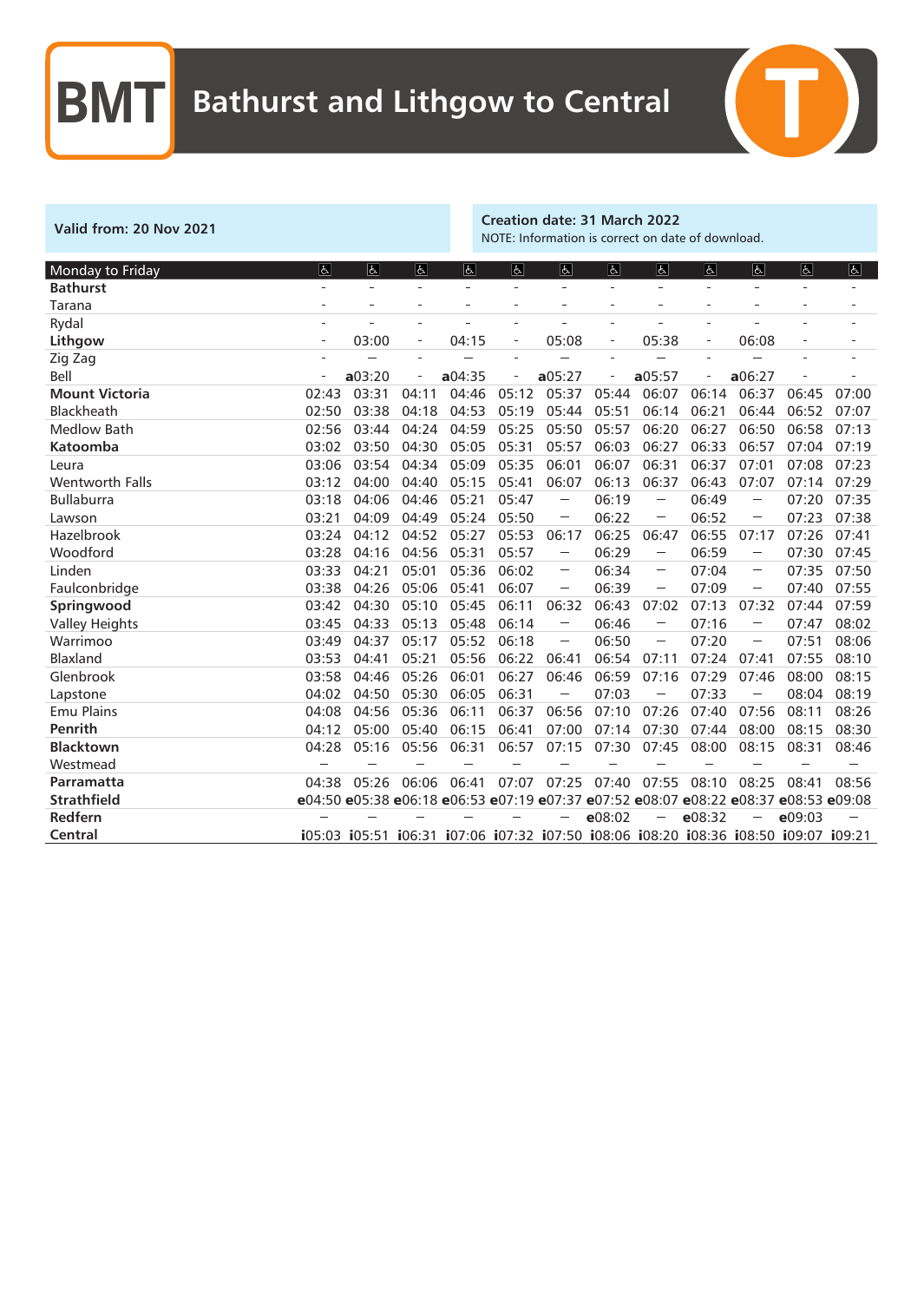| Monday to Friday        | $ \mathbf{F} $                                                                                                                                                                                                                                                                                                                                                                                                                                                      | $\overline{6}$           | $\overline{6}$              | $\overline{\mathcal{L}}$ | $\mathfrak{S}$           | $\vert \mathbf{F} \vert$ | $\overline{P}$                                                                                                                                                                               | $\overline{6}$ | $\overline{6}$           | $\mathfrak{S}$                                                                      | $\overline{6}$           | $\overline{f}$                                                             |
|-------------------------|---------------------------------------------------------------------------------------------------------------------------------------------------------------------------------------------------------------------------------------------------------------------------------------------------------------------------------------------------------------------------------------------------------------------------------------------------------------------|--------------------------|-----------------------------|--------------------------|--------------------------|--------------------------|----------------------------------------------------------------------------------------------------------------------------------------------------------------------------------------------|----------------|--------------------------|-------------------------------------------------------------------------------------|--------------------------|----------------------------------------------------------------------------|
| <b>Day Restrictions</b> |                                                                                                                                                                                                                                                                                                                                                                                                                                                                     |                          |                             |                          |                          | <b>MTTF</b>              | W                                                                                                                                                                                            |                |                          |                                                                                     |                          |                                                                            |
| <b>Bathurst</b>         | 05:46                                                                                                                                                                                                                                                                                                                                                                                                                                                               | $\bar{ }$                | ÷,                          | ÷                        | $\bar{ }$                | 07:35                    | 07:35                                                                                                                                                                                        | $\bar{ }$      |                          |                                                                                     | $\equiv$                 |                                                                            |
| Tarana                  | 06:18                                                                                                                                                                                                                                                                                                                                                                                                                                                               |                          |                             |                          |                          | 08:07                    | 08:07                                                                                                                                                                                        |                |                          |                                                                                     |                          |                                                                            |
| Rydal                   | 06:34                                                                                                                                                                                                                                                                                                                                                                                                                                                               | $\bar{ }$                |                             | ÷                        | $\equiv$                 | 08:23                    | 08:23                                                                                                                                                                                        |                | $\sim$                   |                                                                                     | $\equiv$                 |                                                                            |
| Lithgow                 | 06:55                                                                                                                                                                                                                                                                                                                                                                                                                                                               | $\overline{\phantom{a}}$ | 07:24                       | $\overline{\phantom{a}}$ | $\overline{\phantom{m}}$ | 08:42                    | 08:42                                                                                                                                                                                        | 09:24          | $\overline{\phantom{a}}$ | 11:24                                                                               | ÷                        | 13:18                                                                      |
| Zig Zag                 |                                                                                                                                                                                                                                                                                                                                                                                                                                                                     | $\equiv$                 | a07:30                      | $\overline{\phantom{a}}$ | ÷.                       |                          |                                                                                                                                                                                              | a09:30         | $\overline{a}$           | a11:30                                                                              | $\equiv$                 |                                                                            |
| Bell                    |                                                                                                                                                                                                                                                                                                                                                                                                                                                                     | $\overline{\phantom{a}}$ | a07:44                      | $\overline{\phantom{a}}$ | $\overline{\phantom{a}}$ |                          |                                                                                                                                                                                              | a09:44         |                          | a11:44                                                                              | $\overline{\phantom{a}}$ |                                                                            |
| <b>Mount Victoria</b>   | 07:23                                                                                                                                                                                                                                                                                                                                                                                                                                                               | $\overline{\phantom{a}}$ | 07:55                       | $\overline{\phantom{a}}$ | ÷                        | 09:10                    | 09:10                                                                                                                                                                                        | 09:55          | 10:55                    | 11:55                                                                               | ÷                        | 13:47                                                                      |
| Blackheath              | $\sim$                                                                                                                                                                                                                                                                                                                                                                                                                                                              | $\overline{\phantom{a}}$ | 08:02                       | $\overline{\phantom{a}}$ |                          |                          |                                                                                                                                                                                              | 10:02          | 11:02                    | 12:02                                                                               | $\overline{\phantom{a}}$ |                                                                            |
| <b>Medlow Bath</b>      |                                                                                                                                                                                                                                                                                                                                                                                                                                                                     | $\sim$                   | 08:08                       | $\bar{\phantom{a}}$      |                          |                          |                                                                                                                                                                                              | 10:08          | 11:08                    | 12:08                                                                               |                          |                                                                            |
| Katoomba                | 07:40                                                                                                                                                                                                                                                                                                                                                                                                                                                               | 07:50                    | 08:14                       | $\bar{ }$                | 09:15                    | 09:27                    | 09:29                                                                                                                                                                                        | 10:14          | 11:14                    | 12:14                                                                               | 13:15                    | 14:04                                                                      |
| Leura                   | $\overline{a}$                                                                                                                                                                                                                                                                                                                                                                                                                                                      | 07:53                    | 08:18                       | $\overline{\phantom{a}}$ | 09:18                    |                          |                                                                                                                                                                                              | 10:18          | 11:18                    | 12:18                                                                               | 13:18                    |                                                                            |
| <b>Wentworth Falls</b>  | $\sim$                                                                                                                                                                                                                                                                                                                                                                                                                                                              | 07:59                    | 08:24                       | $\overline{\phantom{a}}$ | 09:24                    |                          | $\sim$                                                                                                                                                                                       | 10:24          | 11:24                    | 12:24                                                                               | 13:24                    |                                                                            |
| <b>Bullaburra</b>       |                                                                                                                                                                                                                                                                                                                                                                                                                                                                     | 08:05                    | 08:30                       | $\overline{\phantom{m}}$ | 09:30                    |                          | $\label{eq:1} \begin{aligned} \mathcal{L}_{\text{MSE}}(\mathbf{r},\mathbf{r}) = \mathcal{L}_{\text{MSE}}(\mathbf{r},\mathbf{r}) \end{aligned}$                                               | 10:30          | 11:30                    | 12:30                                                                               | 13:30                    | $\frac{1}{2}$                                                              |
| Lawson                  | $\sim$                                                                                                                                                                                                                                                                                                                                                                                                                                                              | 08:08                    | 08:33                       | $\overline{\phantom{a}}$ | 09:33                    | $\overline{a}$           | $\sim$                                                                                                                                                                                       | 10:33          | 11:33                    | 12:33                                                                               | 13:33                    | $\sim$                                                                     |
| Hazelbrook              | $\sim$                                                                                                                                                                                                                                                                                                                                                                                                                                                              | 08:11                    | 08:36                       | $\overline{\phantom{a}}$ | 09:36                    | $\overline{a}$           | $\label{eq:1} \begin{aligned} \mathcal{L}_{\text{M}}(\mathcal{L}_{\text{M}}(\mathcal{L}_{\text{M}})) = \mathcal{L}_{\text{M}}(\mathcal{L}_{\text{M}}(\mathcal{L}_{\text{M}})) \end{aligned}$ | 10:36          | 11:36                    | 12:36                                                                               | 13:36                    | $\sim$                                                                     |
| Woodford                | $\sim$                                                                                                                                                                                                                                                                                                                                                                                                                                                              | 08:15                    | 08:40                       | $\overline{\phantom{a}}$ | 09:40                    | $\sim$                   | $\sim$                                                                                                                                                                                       | 10:40          | 11:40                    | 12:40                                                                               | 13:40                    |                                                                            |
| Linden                  | $\frac{1}{2} \left( \frac{1}{2} \right)^{\frac{1}{2}} \left( \frac{1}{2} \right)^{\frac{1}{2}} \left( \frac{1}{2} \right)^{\frac{1}{2}} \left( \frac{1}{2} \right)^{\frac{1}{2}} \left( \frac{1}{2} \right)^{\frac{1}{2}} \left( \frac{1}{2} \right)^{\frac{1}{2}} \left( \frac{1}{2} \right)^{\frac{1}{2}} \left( \frac{1}{2} \right)^{\frac{1}{2}} \left( \frac{1}{2} \right)^{\frac{1}{2}} \left( \frac{1}{2} \right)^{\frac{1}{2}} \left( \frac{1}{2} \right)^$ | 08:20                    | 08:45                       | $\overline{\phantom{a}}$ | 09:45                    |                          | $\label{eq:1} \begin{aligned} \mathcal{L}_{\text{max}}(\mathcal{L}_{\text{max}}) = \mathcal{L}_{\text{max}}(\mathcal{L}_{\text{max}}) \end{aligned}$                                         | 10:45          | 11:45                    | 12:45                                                                               | 13:45                    |                                                                            |
| Faulconbridge           | $\overline{\phantom{a}}$                                                                                                                                                                                                                                                                                                                                                                                                                                            | 08:25                    | 08:50                       | ÷                        | 09:50                    |                          | $\sim$                                                                                                                                                                                       | 10:50          | 11:50                    | 12:50                                                                               | 13:50                    |                                                                            |
| Springwood              | 08:12                                                                                                                                                                                                                                                                                                                                                                                                                                                               | 08:29                    | 08:54                       | 09:20                    |                          | 09:54 (09:59)            | (10:18)                                                                                                                                                                                      | 10:54          | 11:54                    | 12:54                                                                               | 13:54                    | 14:36                                                                      |
| <b>Valley Heights</b>   | $\overline{a}$                                                                                                                                                                                                                                                                                                                                                                                                                                                      | 08:32                    | 08:57                       | 09:24                    | 09:57                    | $\overline{a}$           |                                                                                                                                                                                              | 10:57          | 11:57                    | 12:57                                                                               | 13:57                    |                                                                            |
| Warrimoo                | $\sim$                                                                                                                                                                                                                                                                                                                                                                                                                                                              | 08:36                    | 09:01                       | 09:29                    | 10:01                    | $\frac{1}{2}$            | $\sim$                                                                                                                                                                                       | 11:02          | 12:01                    | 13:01                                                                               | 14:01                    | $\frac{1}{2}$                                                              |
| Blaxland                |                                                                                                                                                                                                                                                                                                                                                                                                                                                                     | 08:40                    | 09:05                       | 09:33                    | 10:05                    |                          | $\sim$                                                                                                                                                                                       | 11:05          | 12:05                    | 13:05                                                                               | 14:05                    |                                                                            |
| Glenbrook               | $\sim$                                                                                                                                                                                                                                                                                                                                                                                                                                                              | 08:45                    | 09:10                       | 09:38                    | 10:10                    |                          | $\sim$                                                                                                                                                                                       | 11:10          | 12:10                    | 13:10                                                                               | 14:10                    |                                                                            |
| Lapstone                | $\sim$                                                                                                                                                                                                                                                                                                                                                                                                                                                              | 08:49                    | 09:14                       | 09:43                    | 10:14                    |                          | $\label{eq:1} \begin{aligned} \mathcal{L}_{\text{M}}(\mathcal{L}_{\text{M}}(\mathcal{L}_{\text{M}})) = \mathcal{L}_{\text{M}}(\mathcal{L}_{\text{M}}(\mathcal{L}_{\text{M}})) \end{aligned}$ | 11:14          | 12:14                    | 13:14                                                                               | 14:14                    | $\begin{array}{c} \begin{array}{c} 0 & 0 \\ 0 & 0 \end{array} \end{array}$ |
| <b>Emu Plains</b>       | $\frac{1}{2}$                                                                                                                                                                                                                                                                                                                                                                                                                                                       | 08:55                    | 09:20                       | 09:49                    | 10:20                    | $\overline{a}$           | $\sim$                                                                                                                                                                                       | 11:21          | 12:20                    | 13:20                                                                               | 14:20                    |                                                                            |
| Penrith                 | 408:38                                                                                                                                                                                                                                                                                                                                                                                                                                                              | 08:59                    | 09:24                       | 09:54                    |                          | 10:24 10:28 10:44        |                                                                                                                                                                                              | 11:24          | 12:24                    | 13:24                                                                               | 14:24                    | 15:00                                                                      |
| <b>Blacktown</b>        | $\overline{\phantom{a}}$                                                                                                                                                                                                                                                                                                                                                                                                                                            | 09:15                    | 09:40                       | 10:10                    | 10:40                    |                          |                                                                                                                                                                                              | 11:40          | 12:40                    | 13:40                                                                               | 14:40                    |                                                                            |
| Westmead                | 408:58                                                                                                                                                                                                                                                                                                                                                                                                                                                              |                          |                             |                          |                          |                          | 10:52 11:15                                                                                                                                                                                  |                |                          |                                                                                     |                          | 15:22                                                                      |
| Parramatta              | 09:02                                                                                                                                                                                                                                                                                                                                                                                                                                                               | 09:26                    | 09:50                       | 10:20                    |                          | 10:50 10:56 11:19        |                                                                                                                                                                                              | 11:50          | 12:50                    | 13:50                                                                               | 14:50                    | 15:26                                                                      |
| <b>Strathfield</b>      |                                                                                                                                                                                                                                                                                                                                                                                                                                                                     |                          | e09:38 e10:02 e10:32 e11:02 |                          |                          |                          |                                                                                                                                                                                              |                |                          | e12:02 e13:02 e14:02 e15:02                                                         |                          |                                                                            |
| Redfern                 |                                                                                                                                                                                                                                                                                                                                                                                                                                                                     |                          |                             |                          |                          |                          |                                                                                                                                                                                              |                |                          |                                                                                     |                          |                                                                            |
| Central                 |                                                                                                                                                                                                                                                                                                                                                                                                                                                                     |                          |                             |                          |                          |                          |                                                                                                                                                                                              |                |                          | i09:27 i09:51 i10:15 i10:45 i11:15 i11:19 i11:46 i12:15 i13:15 i14:15 i15:15 i15:48 |                          |                                                                            |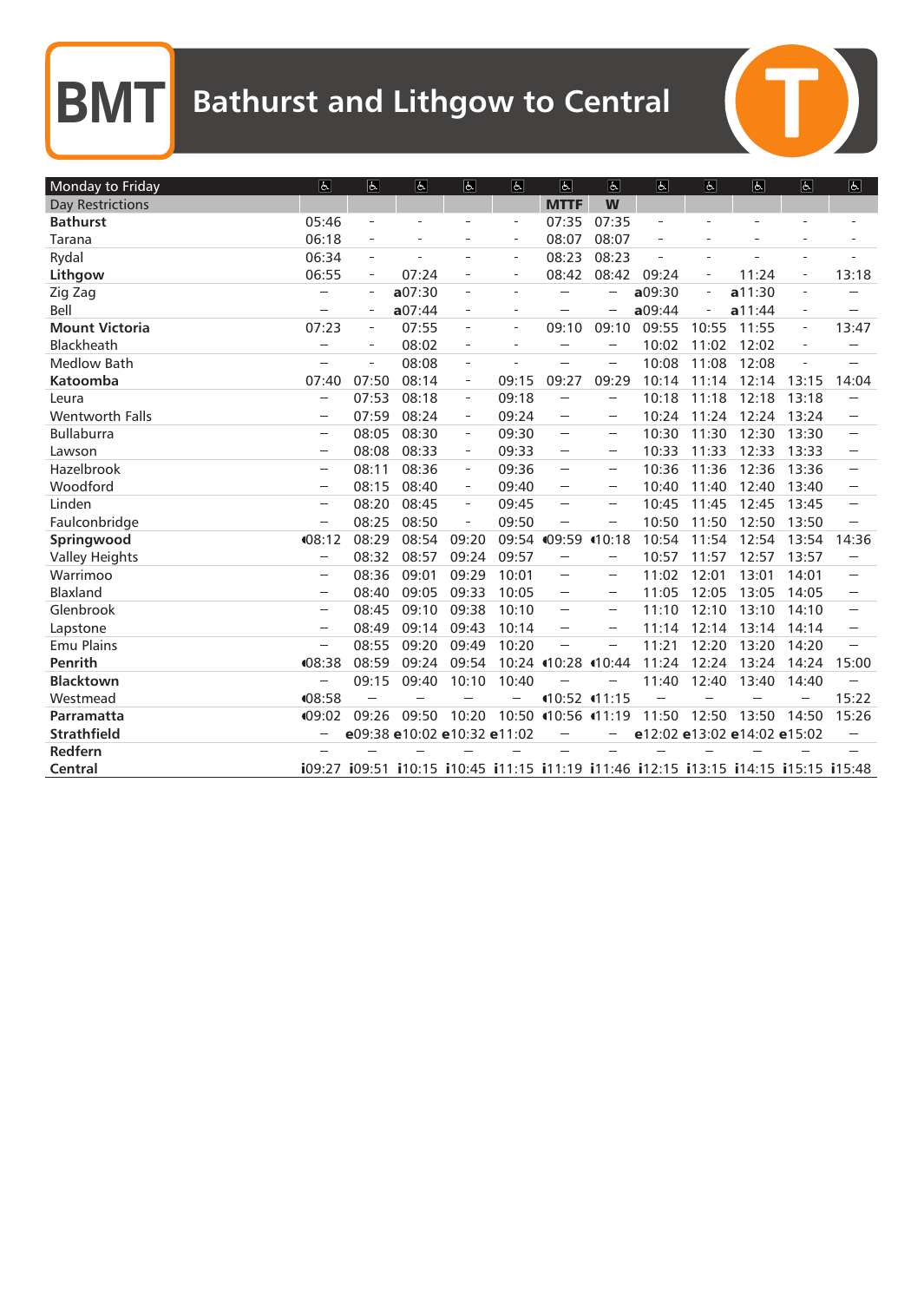| Monday to Friday        | $\vert \overline{d} \vert$ | $\overline{6}$               | $\overline{\mathbf{r}}$ | $\overline{\mathbf{r}}$  | $\overline{d}$           | $\overline{\mathbb{P}}$  | E                        | $\overline{6}$ | $\overline{\mathbf{r}}$  | $\overline{\mathcal{C}}$                                                     | $\overline{\mathbb{R}}$  | $\overline{\mathbb{P}}$ |
|-------------------------|----------------------------|------------------------------|-------------------------|--------------------------|--------------------------|--------------------------|--------------------------|----------------|--------------------------|------------------------------------------------------------------------------|--------------------------|-------------------------|
| <b>Day Restrictions</b> |                            |                              |                         |                          |                          |                          |                          |                |                          |                                                                              |                          | <b>MTTF</b>             |
| <b>Bathurst</b>         | L,                         |                              | L.                      | L                        |                          |                          |                          |                |                          | $\overline{a}$                                                               | $\equiv$                 | 19:25                   |
| Tarana                  | ٠                          |                              | ÷                       | $\overline{a}$           | $\overline{\phantom{a}}$ |                          |                          | $\overline{a}$ | $\overline{\phantom{a}}$ |                                                                              | $\overline{\phantom{a}}$ | 19:57                   |
| Rydal                   |                            |                              |                         |                          |                          |                          |                          |                |                          |                                                                              | $\equiv$                 | 20:13                   |
| Lithgow                 | 13:30                      |                              |                         | $\overline{\phantom{0}}$ | 15:30                    | $\overline{\phantom{a}}$ | $\overline{a}$           | 17:30          | $\overline{\phantom{0}}$ | 19:30                                                                        | $\overline{\phantom{a}}$ | 20:32                   |
| Zig Zag                 | a13:36                     | ÷,                           | $\overline{a}$          | $\overline{\phantom{a}}$ | a15:36                   | $\equiv$                 | $\equiv$                 | a17:36         | $\overline{a}$           |                                                                              | $\overline{a}$           |                         |
| Bell                    | a13:50                     | $\overline{\phantom{a}}$     |                         | $\overline{\phantom{a}}$ | a15:50                   | $\overline{a}$           |                          | a17:50         |                          | a19:50                                                                       |                          |                         |
| <b>Mount Victoria</b>   | 14:01                      | $\qquad \qquad \blacksquare$ | 15:01                   | $\equiv$                 | 16:01                    | $\overline{\phantom{a}}$ | $\overline{\phantom{a}}$ | 18:01          | 19:01                    | 20:01                                                                        | 21:01                    |                         |
| Blackheath              | 14:08                      | $\overline{\phantom{a}}$     | 15:08                   | $\overline{\phantom{a}}$ | 16:08                    | $\overline{\phantom{a}}$ |                          | 18:08          | 19:08                    | 20:08                                                                        | 21:08                    |                         |
| <b>Medlow Bath</b>      | 14:14                      | $\overline{\phantom{a}}$     | 15:14                   | $\overline{\phantom{m}}$ | 16:14                    |                          |                          | 18:14          | 19:14                    | 20:14                                                                        | 21:14                    |                         |
| <b>Katoomba</b>         | 14:20                      | $\qquad \qquad -$            | 15:20                   | 15:51                    | 16:20                    | $\overline{\phantom{a}}$ | 17:21                    | 18:20          | 19:20                    | 20:20                                                                        | 21:20                    |                         |
| Leura                   | 14:24                      | $\overline{\phantom{0}}$     | 15:24                   | 15:54                    | 16:24                    | $\overline{\phantom{a}}$ | 17:24                    | 18:24          | 19:24                    | 20:24                                                                        | 21:24                    |                         |
| Wentworth Falls         | 14:30                      | $\overline{\phantom{m}}$     | 15:30                   | 16:00                    | 16:30                    | $\overline{\phantom{a}}$ | 17:30                    | 18:30          | 19:30                    | 20:30                                                                        | 21:30                    |                         |
| <b>Bullaburra</b>       | 14:36                      | $\overline{\phantom{0}}$     | 15:36                   | 16:06                    | 16:36                    | $\overline{\phantom{a}}$ | 17:36                    | 18:36          | 19:36                    | 20:36                                                                        | 21:36                    |                         |
| Lawson                  | 14:39                      | $\overline{\phantom{a}}$     | 15:39                   | 16:09                    | 16:39                    | $\overline{\phantom{a}}$ | 17:39                    | 18:39          | 19:39                    | 20:39                                                                        | 21:39                    |                         |
| Hazelbrook              | 14:42                      |                              | 15:42                   | 16:12                    | 16:42                    | $\overline{\phantom{a}}$ | 17:42                    | 18:42          | 19:42                    | 20:42                                                                        | 21:42                    |                         |
| Woodford                | 14:46                      | $\qquad \qquad \blacksquare$ | 15:46                   | 16:16                    | 16:46                    | $\equiv$                 | 17:46                    | 18:46          | 19:46                    | 20:46                                                                        | 21:46                    |                         |
| Linden                  | 14:51                      | $\overline{\phantom{0}}$     | 15:51                   | 16:21                    | 16:51                    | $\overline{\phantom{a}}$ | 17:51                    | 18:51          | 19:51                    | 20:51                                                                        | 21:51                    |                         |
| Faulconbridge           | 14:56                      | $\overline{\phantom{0}}$     | 15:56                   | 16:26                    | 16:56                    | $\equiv$                 | 17:56                    | 18:56          | 19:56                    | 20:56                                                                        | 21:56                    |                         |
| Springwood              | 15:00                      | 15:30                        | 16:00                   | 16:30                    | 17:00                    | 17:24                    | 18:00                    | 19:00          | 20:00                    | 21:00                                                                        | 22:00                    |                         |
| <b>Valley Heights</b>   | 15:03                      | 15:33                        | 16:03                   | 16:33                    | 17:03                    | 17:28                    | 18:03                    | 19:03          | 20:03                    | 21:03                                                                        | 22:03                    |                         |
| Warrimoo                | 15:07                      | 15:37                        | 16:07                   | 16:37                    | 17:07                    | 17:33                    | 18:07                    | 19:07          | 20:07                    | 21:07                                                                        | 22:07                    |                         |
| Blaxland                | 15:11                      | 15:41                        | 16:11                   | 16:41                    | 17:11                    | 17:37                    | 18:11                    | 19:11          | 20:11                    | 21:11                                                                        | 22:11                    |                         |
| Glenbrook               | 15:16                      | 15:46                        | 16:16                   | 16:46                    | 17:16                    | 17:43                    | 18:16                    | 19:16          | 20:16                    | 21:16                                                                        | 22:16                    |                         |
| Lapstone                | 15:20                      | 15:50                        | 16:20                   | 16:50                    | 17:20                    | 17:48                    | 18:20                    | 19:20          | 20:20                    | 21:20                                                                        | 22:20                    |                         |
| <b>Emu Plains</b>       | 15:26                      | 15:56                        | 16:26                   | 16:56                    | 17:26                    | 17:55                    | 18:26                    | 19:26          | 20:26                    | 21:26                                                                        | 22:26                    | $\overline{a}$          |
| Penrith                 | 15:30                      | 16:00                        | 16:30                   | 17:00                    | 17:30                    | 18:00                    | 18:30                    | 19:30          | 20:30                    | 21:30                                                                        | 22:30                    |                         |
| <b>Blacktown</b>        | 15:46                      | 16:16                        | 16:46                   | 17:16                    | 17:46                    | 18:16                    | 18:46                    | 19:46          | 20:46                    | 21:46                                                                        | 22:46                    |                         |
| Westmead                |                            |                              |                         |                          |                          |                          |                          |                |                          |                                                                              |                          |                         |
| Parramatta              | 15:56                      | 16:26                        | 16:56                   | 17:26                    | 17:56                    | 18:26                    | 18:56                    | 19:56          | 20:56                    | 21:56                                                                        | 22:56                    |                         |
| <b>Strathfield</b>      |                            |                              |                         |                          |                          |                          |                          |                |                          | e16:08 e16:38 e17:08 e17:38 e18:08 e18:38 e19:08 e20:08 e21:11 e22:08 e23:08 |                          |                         |
| Redfern                 |                            |                              |                         |                          |                          |                          |                          |                |                          |                                                                              |                          |                         |
| Central                 |                            |                              |                         |                          |                          |                          |                          |                |                          | i16:21 i16:51 i17:21 i17:50 i18:20 i18:51 i19:21 i20:21 i21:23 i22:21 i23:21 |                          |                         |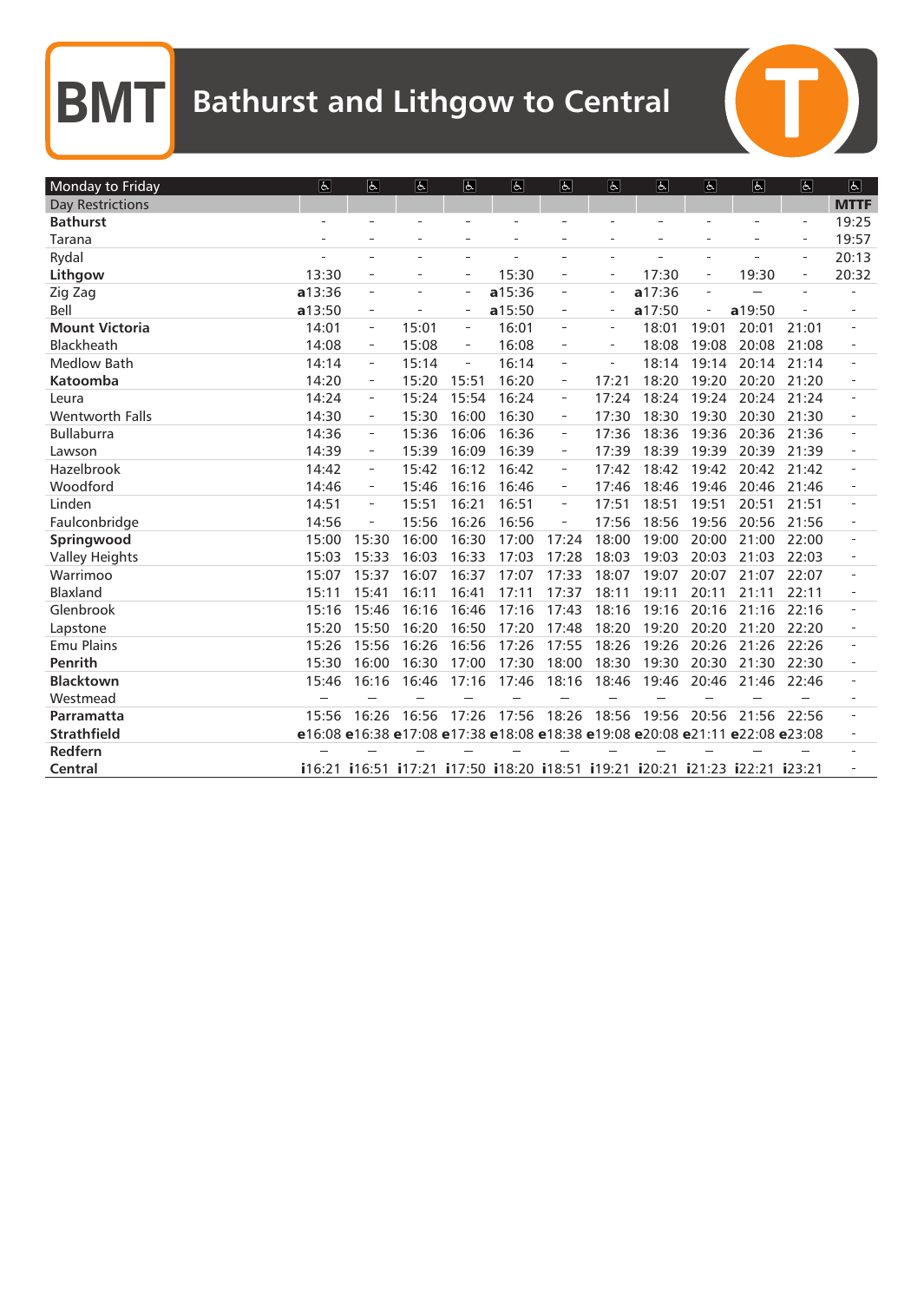| Monday to Friday        | $\vert \overline{d} \vert$ | $\vert \mathbf{F} \vert$ | $\overline{6}$           |  |  |  |  |
|-------------------------|----------------------------|--------------------------|--------------------------|--|--|--|--|
| <b>Day Restrictions</b> |                            | W                        |                          |  |  |  |  |
| <b>Bathurst</b>         | $\bar{ }$                  | 20:32 22:17              |                          |  |  |  |  |
| Tarana                  | $\overline{\phantom{a}}$   | 21:04 22:49              |                          |  |  |  |  |
| Rydal                   | $\overline{a}$             | 21:20 23:05              |                          |  |  |  |  |
| Lithgow                 | 21:30                      | 21:39 23:24              |                          |  |  |  |  |
| Zig Zag                 |                            |                          |                          |  |  |  |  |
| Bell                    | a21:50                     | $\overline{\phantom{a}}$ | L.                       |  |  |  |  |
| <b>Mount Victoria</b>   | 22:01                      | $\bar{ }$                | L.                       |  |  |  |  |
| Blackheath              | 22:08                      | $\overline{\phantom{a}}$ | ÷,                       |  |  |  |  |
| <b>Medlow Bath</b>      | 22:14                      | $\bar{ }$                | $\overline{a}$           |  |  |  |  |
| Katoomba                | 22:20                      | $\overline{\phantom{a}}$ |                          |  |  |  |  |
| Leura                   | 22:24                      | $\overline{\phantom{a}}$ | L,                       |  |  |  |  |
| Wentworth Falls         | 22:30                      | $\overline{\phantom{a}}$ | $\bar{a}$                |  |  |  |  |
| <b>Bullaburra</b>       | 22:36                      | $\overline{\phantom{a}}$ | $\overline{\phantom{a}}$ |  |  |  |  |
| Lawson                  | 22:39                      | $\blacksquare$           | ÷,                       |  |  |  |  |
| Hazelbrook              | 22:42                      | $\overline{\phantom{a}}$ |                          |  |  |  |  |
| Woodford                | 22:46                      | $\overline{\phantom{a}}$ | ÷,                       |  |  |  |  |
| Linden                  | 22:51                      | $\overline{\phantom{a}}$ | ×.                       |  |  |  |  |
| Faulconbridge           | 22:56                      | $\equiv$                 | $\overline{\phantom{a}}$ |  |  |  |  |
| Springwood              | 23:00                      | $\overline{\phantom{a}}$ |                          |  |  |  |  |
| <b>Valley Heights</b>   | 23:03                      | $\qquad \qquad -$        |                          |  |  |  |  |
| Warrimoo                | 23:07                      | $\overline{\phantom{a}}$ | J.                       |  |  |  |  |
| Blaxland                | 23:11                      | $\overline{\phantom{a}}$ | $\overline{\phantom{0}}$ |  |  |  |  |
| Glenbrook               | 23:16                      | $\overline{\phantom{a}}$ | L.                       |  |  |  |  |
| Lapstone                | 23:20                      | $\overline{\phantom{a}}$ | $\overline{a}$           |  |  |  |  |
| <b>Emu Plains</b>       | 23:26                      | $\overline{\phantom{a}}$ | ÷                        |  |  |  |  |
| Penrith                 | 23:30                      | $\overline{\phantom{a}}$ | $\overline{\phantom{a}}$ |  |  |  |  |
| <b>Blacktown</b>        | 23:46                      | $\overline{\phantom{a}}$ | ÷,                       |  |  |  |  |
| Westmead                |                            | $\overline{\phantom{a}}$ | L,                       |  |  |  |  |
| Parramatta              | 23:56                      | $\bar{\phantom{a}}$      | ÷,                       |  |  |  |  |
| <b>Strathfield</b>      | 00:08                      | $\overline{\phantom{a}}$ | ×.                       |  |  |  |  |
| Redfern                 |                            | $\equiv$                 |                          |  |  |  |  |
| Central                 | i00:22                     | $\overline{\phantom{a}}$ | $\overline{\phantom{a}}$ |  |  |  |  |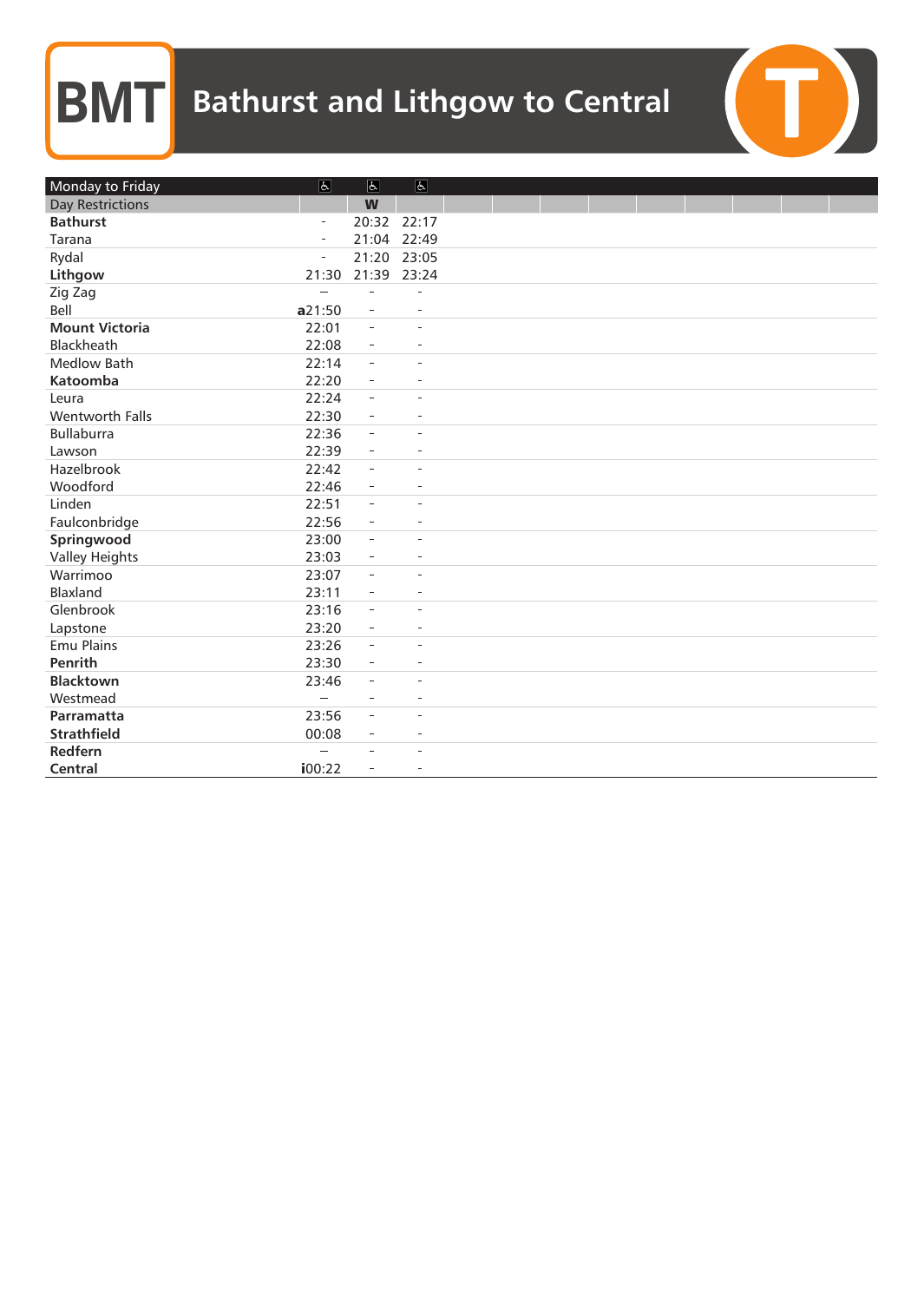$\blacksquare$ 

| Weekends & Public Holidays | $\Delta$                           | $\sqrt{6}$               | $\overline{6}$           | $\overline{\mathcal{P}}$                                                                                                                             | $\overline{a}$                                                                      | $\vert \mathbf{F} \vert$                                                                                                                                                                                                                                                                                                                                                                                                                                                                   | $ \mathbf{F} $                                                                                                               | $\overline{6}$           | $\sqrt{2}$                                                                                                                                                                                   | $\overline{\mathbf{r}}$  | $\overline{6}$                                                                                                                                   | $\overline{6}$ |
|----------------------------|------------------------------------|--------------------------|--------------------------|------------------------------------------------------------------------------------------------------------------------------------------------------|-------------------------------------------------------------------------------------|--------------------------------------------------------------------------------------------------------------------------------------------------------------------------------------------------------------------------------------------------------------------------------------------------------------------------------------------------------------------------------------------------------------------------------------------------------------------------------------------|------------------------------------------------------------------------------------------------------------------------------|--------------------------|----------------------------------------------------------------------------------------------------------------------------------------------------------------------------------------------|--------------------------|--------------------------------------------------------------------------------------------------------------------------------------------------|----------------|
| <b>Bathurst</b>            |                                    | $\overline{\phantom{a}}$ | $\overline{\phantom{a}}$ | $\overline{\phantom{a}}$                                                                                                                             | $\overline{\phantom{a}}$                                                            | 06:07                                                                                                                                                                                                                                                                                                                                                                                                                                                                                      | $\overline{\phantom{a}}$                                                                                                     | $\overline{\phantom{a}}$ | 07:40                                                                                                                                                                                        | $\overline{\phantom{a}}$ | $\overline{\phantom{a}}$                                                                                                                         |                |
| Tarana                     |                                    | $\sim$                   | L.                       |                                                                                                                                                      | $\overline{\phantom{a}}$                                                            | 06:39                                                                                                                                                                                                                                                                                                                                                                                                                                                                                      | $\overline{\phantom{a}}$                                                                                                     | $\sim$                   | 08:12                                                                                                                                                                                        | i.                       | $\overline{\phantom{a}}$                                                                                                                         |                |
| Rydal                      |                                    | $\overline{\phantom{a}}$ |                          |                                                                                                                                                      | $\overline{a}$                                                                      | 06:55                                                                                                                                                                                                                                                                                                                                                                                                                                                                                      |                                                                                                                              | ۰                        | 08:28                                                                                                                                                                                        |                          | $\overline{\phantom{a}}$                                                                                                                         |                |
| Lithgow                    | 03:49                              | $\overline{\phantom{a}}$ | 05:49                    | $\overline{\phantom{a}}$                                                                                                                             | 06:48                                                                               | 07:16                                                                                                                                                                                                                                                                                                                                                                                                                                                                                      | $\equiv$                                                                                                                     | 07:48                    | 08:47                                                                                                                                                                                        | $\overline{a}$           | $\overline{\phantom{a}}$                                                                                                                         | 09:48          |
| Zig Zag                    |                                    | $\sim$                   |                          | $\overline{a}$                                                                                                                                       | a06:54                                                                              |                                                                                                                                                                                                                                                                                                                                                                                                                                                                                            | $\overline{\phantom{a}}$                                                                                                     | a07:54                   |                                                                                                                                                                                              |                          | $\overline{\phantom{a}}$                                                                                                                         | a09:54         |
| Bell                       | a04:08                             | $\overline{\phantom{a}}$ | a06:08                   | $\overline{\phantom{a}}$                                                                                                                             | a07:08                                                                              | $\sim$                                                                                                                                                                                                                                                                                                                                                                                                                                                                                     | $\overline{a}$                                                                                                               | a08:08                   | $\sim$                                                                                                                                                                                       |                          | $\overline{a}$                                                                                                                                   | a10:08         |
| <b>Mount Victoria</b>      | 04:18                              | 05:18                    | 06:18                    | 07:02                                                                                                                                                | 07:18                                                                               | 07:43                                                                                                                                                                                                                                                                                                                                                                                                                                                                                      | 08:02                                                                                                                        | 08:18                    | 09:15                                                                                                                                                                                        | 09:23                    | ÷                                                                                                                                                | 10:18          |
| Blackheath                 | 04:25                              | 05:25                    | 06:25                    | 07:09                                                                                                                                                | 07:25                                                                               | $\sim$                                                                                                                                                                                                                                                                                                                                                                                                                                                                                     | 08:09                                                                                                                        | 08:25                    | $\sim$                                                                                                                                                                                       | 09:30                    | $\qquad \qquad \blacksquare$                                                                                                                     | 10:25          |
| <b>Medlow Bath</b>         | 04:31                              | 05:31                    | 06:31                    | 07:15                                                                                                                                                | 07:31                                                                               | $\sim$                                                                                                                                                                                                                                                                                                                                                                                                                                                                                     | 08:15                                                                                                                        | 08:31                    | $\sim$                                                                                                                                                                                       | 09:36                    | $\overline{\phantom{m}}$                                                                                                                         | 10:31          |
| Katoomba                   | 04:38                              | 05:38                    | 06:38                    | 07:22                                                                                                                                                | 07:38                                                                               | 07:59                                                                                                                                                                                                                                                                                                                                                                                                                                                                                      | 08:22                                                                                                                        | 08:38                    | 09:32                                                                                                                                                                                        | 09:42                    | 10:22                                                                                                                                            | 10:38          |
| Leura                      | 04:41                              | 05:42                    | 06:41                    | 07:26                                                                                                                                                | 07:41                                                                               |                                                                                                                                                                                                                                                                                                                                                                                                                                                                                            | 08:26                                                                                                                        | 08:41                    |                                                                                                                                                                                              | 09:46                    | 10:26                                                                                                                                            | 10:41          |
| <b>Wentworth Falls</b>     | 04:48                              | 05:48                    | 06:48                    | 07:32                                                                                                                                                | 07:48                                                                               | $\overline{\phantom{a}}$                                                                                                                                                                                                                                                                                                                                                                                                                                                                   | 08:32                                                                                                                        | 08:48                    | $\sim$                                                                                                                                                                                       | 09:52                    | 10:32                                                                                                                                            | 10:48          |
| <b>Bullaburra</b>          | 04:54                              | 05:54                    | 06:54                    | $\label{eq:1} \begin{aligned} \mathcal{L}_{\text{G}}(\mathcal{L}_{\text{G}}) = \mathcal{L}_{\text{G}}(\mathcal{L}_{\text{G}}) \end{aligned}$         | 07:54                                                                               | $\sim$                                                                                                                                                                                                                                                                                                                                                                                                                                                                                     | $\frac{1}{2}$                                                                                                                | 08:54                    | $\sim$                                                                                                                                                                                       | 09:57                    | $\sim$                                                                                                                                           | 10:54          |
| Lawson                     | 04:57                              | 05:57                    | 06:57                    |                                                                                                                                                      | 07:57                                                                               | $\label{eq:1} \begin{split} \mathcal{L}^{(1)}(x) = \mathcal{L}^{(1)}(x) \end{split}$                                                                                                                                                                                                                                                                                                                                                                                                       | $\label{eq:1} \begin{aligned} \mathcal{L}_{\text{G}}(t) = \mathcal{L}_{\text{G}}(t) \mathcal{L}_{\text{G}}(t) \end{aligned}$ | 08:57                    |                                                                                                                                                                                              | 10:00                    | $\label{eq:1} \begin{split} \mathcal{L}_{\text{max}}(\mathcal{L}_{\text{max}}) = \mathcal{L}_{\text{max}}(\mathcal{L}_{\text{max}}) \end{split}$ | 10:57          |
| Hazelbrook                 | 05:00                              | 06:00                    | 07:00                    | 07:42                                                                                                                                                | 08:00                                                                               | $\overline{a}$                                                                                                                                                                                                                                                                                                                                                                                                                                                                             | 08:42                                                                                                                        | 09:00                    | $\sim$                                                                                                                                                                                       | 10:03                    | 10:42                                                                                                                                            | 11:00          |
| Woodford                   | 05:04                              | 06:04                    | 07:04                    | $\label{eq:1} \begin{aligned} \mathcal{L}^{\text{max}}(\mathcal{L}^{\text{max}}_{\text{max}}), \end{aligned}$                                        | 08:04                                                                               | $\label{eq:1} \begin{aligned} \mathcal{L}^{(1)}(x) &= \mathcal{L}^{(1)}(x) \in \mathbb{R}^{d \times d} \times \mathbb{R}^{d \times d} \times \mathbb{R}^{d \times d} \times \mathbb{R}^{d \times d} \times \mathbb{R}^{d \times d} \times \mathbb{R}^{d \times d} \times \mathbb{R}^{d \times d} \times \mathbb{R}^{d \times d} \times \mathbb{R}^{d \times d} \times \mathbb{R}^{d \times d} \times \mathbb{R}^{d \times d} \times \mathbb{R}^{d \times d} \times \mathbb{R}^{d \times d$ | $\sim$                                                                                                                       | 09:04                    | $\label{eq:1} \begin{aligned} \mathcal{L}^{\text{max}}(\mathcal{L}^{\text{max}}_{\text{max}}) = \mathcal{L}^{\text{max}}_{\text{max}}(\mathcal{L}^{\text{max}}_{\text{max}}), \end{aligned}$ | 10:07                    | $\sim$                                                                                                                                           | 11:04          |
| Linden                     | 05:09                              | 06:09                    | 07:09                    | $\sim$                                                                                                                                               | 08:09                                                                               | $\sim$                                                                                                                                                                                                                                                                                                                                                                                                                                                                                     | $\overline{a}$                                                                                                               | 09:09                    | $\sim$                                                                                                                                                                                       | 10:12                    | $\sim$                                                                                                                                           | 11:09          |
| Faulconbridge              | 05:14                              | 06:14                    | 07:14                    | $\sim$                                                                                                                                               | 08:14                                                                               |                                                                                                                                                                                                                                                                                                                                                                                                                                                                                            | $\label{eq:1} \begin{aligned} \mathcal{L}_{\text{G}}(t) = \mathcal{L}_{\text{G}}(t) \end{aligned}$                           | 09:14                    | $\sim$                                                                                                                                                                                       | 10:17                    | $\label{eq:1} \begin{split} \mathcal{L}_{\text{max}}(\mathbf{X}) = \mathcal{L}_{\text{max}}(\mathbf{X}) \end{split}$                             | 11:14          |
| Springwood                 | 05:18                              | 06:18                    | 07:18                    | 07:58                                                                                                                                                | 08:18                                                                               | 408:28                                                                                                                                                                                                                                                                                                                                                                                                                                                                                     | 08:58                                                                                                                        | 09:18                    | (10:04)                                                                                                                                                                                      | 10:21                    | 10:58                                                                                                                                            | 11:18          |
| <b>Valley Heights</b>      | 05:22                              | 06:22                    | 07:22                    | $\label{eq:1} \begin{aligned} \mathcal{L}_{\text{max}}(\mathcal{L}_{\text{max}}) = \mathcal{L}_{\text{max}}(\mathcal{L}_{\text{max}}) \end{aligned}$ | 08:22                                                                               | $\sim$                                                                                                                                                                                                                                                                                                                                                                                                                                                                                     | $\overline{a}$                                                                                                               | 09:22                    | $\sim$                                                                                                                                                                                       | 10:24                    |                                                                                                                                                  | 11:22          |
| Warrimoo                   | 05:26                              | 06:26                    | 07:26                    | $\sim$                                                                                                                                               | 08:26                                                                               |                                                                                                                                                                                                                                                                                                                                                                                                                                                                                            | $\overline{\phantom{a}}$                                                                                                     | 09:26                    | $\sim$                                                                                                                                                                                       | 10:28                    | $\overline{\phantom{a}}$                                                                                                                         | 11:26          |
| <b>Blaxland</b>            | 05:31                              | 06:31                    | 07:31                    | 08:07                                                                                                                                                | 08:31                                                                               | $\sim$                                                                                                                                                                                                                                                                                                                                                                                                                                                                                     | 09:07                                                                                                                        | 09:31                    | $\sim$                                                                                                                                                                                       | 10:32                    | 11:07                                                                                                                                            | 11:31          |
| Glenbrook                  | 05:36                              | 06:36                    | 07:36                    | 08:12                                                                                                                                                | 08:36                                                                               | $\sim$                                                                                                                                                                                                                                                                                                                                                                                                                                                                                     | 09:12                                                                                                                        | 09:36                    | $\sim$                                                                                                                                                                                       | 10:37                    | 11:12                                                                                                                                            | 11:36          |
| Lapstone                   | 05:40                              | 06:40                    | 07:40                    |                                                                                                                                                      | 08:40                                                                               | $\sim$                                                                                                                                                                                                                                                                                                                                                                                                                                                                                     |                                                                                                                              | 09:40                    | $\sim$                                                                                                                                                                                       | 10:41                    |                                                                                                                                                  | 11:40          |
| <b>Emu Plains</b>          | 05:48                              | 06:48                    | 07:48                    | 08:22                                                                                                                                                | 08:48                                                                               |                                                                                                                                                                                                                                                                                                                                                                                                                                                                                            | 09:22                                                                                                                        | 09:48                    |                                                                                                                                                                                              | 10:48                    | 11:22                                                                                                                                            | 11:48          |
| Penrith                    | 05:52                              | 06:52                    | 07:52                    | 08:26                                                                                                                                                | 08:52                                                                               | 408:56                                                                                                                                                                                                                                                                                                                                                                                                                                                                                     | 09:26                                                                                                                        |                          | 09:52 10:28                                                                                                                                                                                  | 10:52                    | 11:26                                                                                                                                            | 11:52          |
| <b>Blacktown</b>           | 06:05                              | 07:05                    | 08:05                    | 08:40                                                                                                                                                | 09:05                                                                               |                                                                                                                                                                                                                                                                                                                                                                                                                                                                                            | 09:40                                                                                                                        | 10:05                    |                                                                                                                                                                                              | 11:05                    | 11:40                                                                                                                                            | 12:05          |
| Westmead                   |                                    |                          |                          |                                                                                                                                                      |                                                                                     | 109:16                                                                                                                                                                                                                                                                                                                                                                                                                                                                                     |                                                                                                                              |                          | (10:47)                                                                                                                                                                                      |                          |                                                                                                                                                  |                |
| Parramatta                 | 06:15                              | 07:15                    | 08:15                    | 08:50                                                                                                                                                | 09:15                                                                               | ¶09:20                                                                                                                                                                                                                                                                                                                                                                                                                                                                                     | 09:50                                                                                                                        |                          | 10:15 410:51                                                                                                                                                                                 | 11:15                    | 11:50                                                                                                                                            | 12:15          |
| <b>Strathfield</b>         | e06:28 e07:28 e08:28 e09:04 e09:28 |                          |                          |                                                                                                                                                      |                                                                                     | $\sim$                                                                                                                                                                                                                                                                                                                                                                                                                                                                                     | e10:04 e10:28                                                                                                                |                          | $\sim$                                                                                                                                                                                       | e11:28 e12:04 e12:28     |                                                                                                                                                  |                |
| Redfern                    |                                    |                          |                          |                                                                                                                                                      |                                                                                     |                                                                                                                                                                                                                                                                                                                                                                                                                                                                                            |                                                                                                                              |                          |                                                                                                                                                                                              |                          |                                                                                                                                                  |                |
| Central                    |                                    |                          |                          |                                                                                                                                                      | i06:41 i07:41 i08:41 i09:17 i09:41 i09:44 i10:17 i10:41 i11:18 i11:41 i12:17 i12:41 |                                                                                                                                                                                                                                                                                                                                                                                                                                                                                            |                                                                                                                              |                          |                                                                                                                                                                                              |                          |                                                                                                                                                  |                |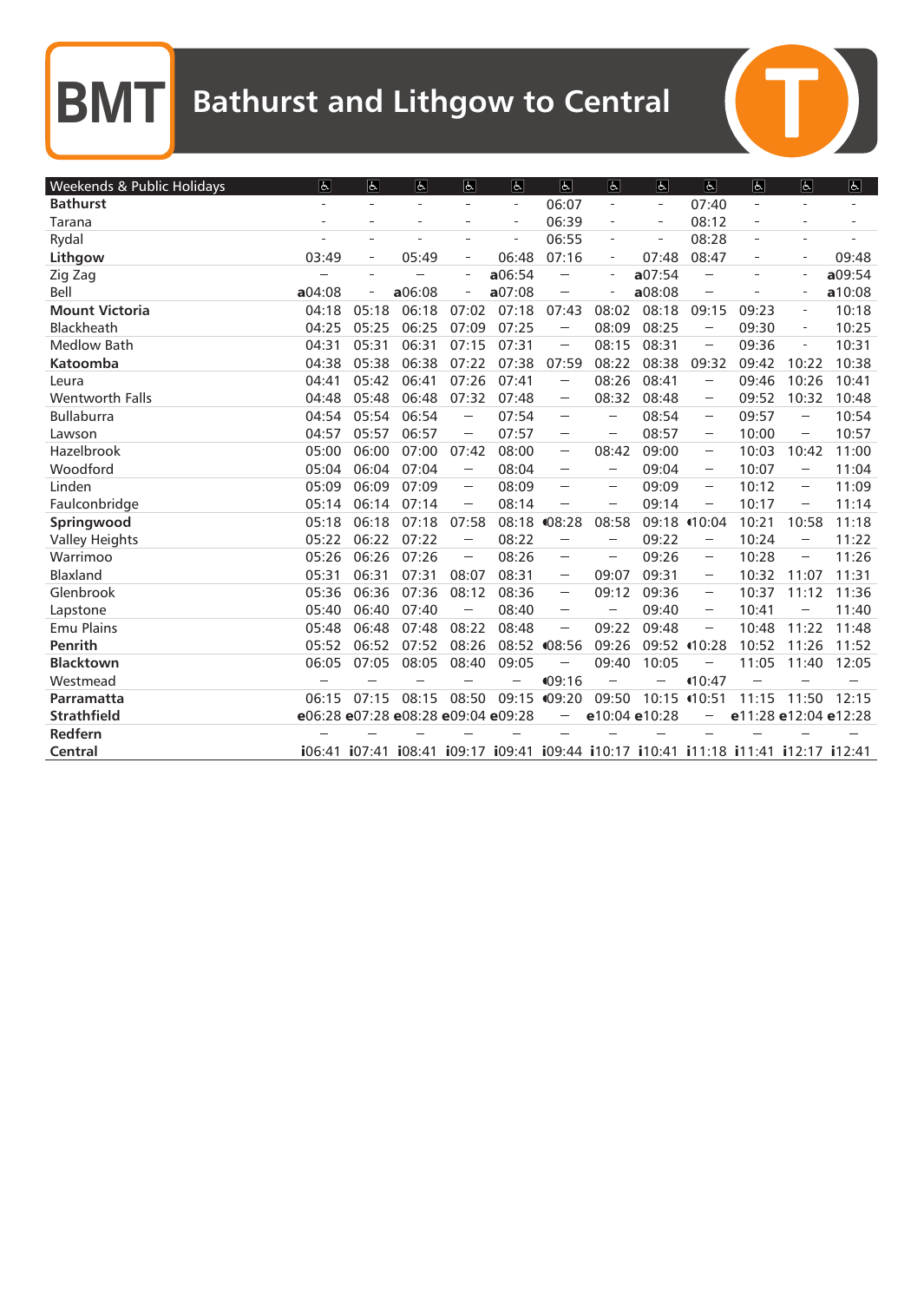| Weekends & Public Holidays | $\overline{d}$           | $\overline{6}$ | $\overline{6}$           | $\varphi$                                                                           | $\overline{d}$                                                                                                                                                                                                                                                                                                                                                                                                                                                      | $\overline{d}$ | $\overline{5}$                                                                                                 | $ \mathbf{P} $ | $\overline{6}$                                                                                                                                       | $\overline{a}$ | $\overline{a}$                                                                                                                                       | $\overline{f}$ |
|----------------------------|--------------------------|----------------|--------------------------|-------------------------------------------------------------------------------------|---------------------------------------------------------------------------------------------------------------------------------------------------------------------------------------------------------------------------------------------------------------------------------------------------------------------------------------------------------------------------------------------------------------------------------------------------------------------|----------------|----------------------------------------------------------------------------------------------------------------|----------------|------------------------------------------------------------------------------------------------------------------------------------------------------|----------------|------------------------------------------------------------------------------------------------------------------------------------------------------|----------------|
| <b>Bathurst</b>            |                          | $\sim$         | $\overline{\phantom{a}}$ | $\overline{a}$                                                                      | $\overline{\phantom{0}}$                                                                                                                                                                                                                                                                                                                                                                                                                                            | ÷              | $\overline{a}$                                                                                                 | $\sim$         | $\overline{a}$                                                                                                                                       | $\overline{a}$ | $\overline{\phantom{0}}$                                                                                                                             |                |
| Tarana                     |                          | ÷              | $\sim$                   | $\equiv$                                                                            | $\overline{\phantom{a}}$                                                                                                                                                                                                                                                                                                                                                                                                                                            | ÷              |                                                                                                                | ÷              | $\sim$                                                                                                                                               | $\equiv$       | $\overline{\phantom{a}}$                                                                                                                             |                |
| Rydal                      |                          |                |                          |                                                                                     | $\overline{\phantom{a}}$                                                                                                                                                                                                                                                                                                                                                                                                                                            |                |                                                                                                                |                |                                                                                                                                                      |                | $\overline{\phantom{a}}$                                                                                                                             |                |
| Lithgow                    | $\overline{\phantom{a}}$ | 11:48          | $\overline{\phantom{a}}$ | 13:48                                                                               | $\overline{a}$                                                                                                                                                                                                                                                                                                                                                                                                                                                      |                | $\overline{\phantom{0}}$                                                                                       | 15:48          | $\sim$                                                                                                                                               | $\equiv$       | $\qquad \qquad -$                                                                                                                                    | 17:48          |
| Zig Zag                    |                          | a11:54         | $\overline{\phantom{a}}$ | a13:54                                                                              | $\bar{a} = \bar{b}$                                                                                                                                                                                                                                                                                                                                                                                                                                                 |                | ÷,                                                                                                             | a15:54         | $\sim$                                                                                                                                               |                | $\overline{a}$                                                                                                                                       | a17:54         |
| Bell                       |                          | a12:08         | $\overline{\phantom{a}}$ | a14:08                                                                              | $\overline{\phantom{a}}$                                                                                                                                                                                                                                                                                                                                                                                                                                            |                |                                                                                                                | a16:08         | $\frac{1}{2}$                                                                                                                                        |                | ÷                                                                                                                                                    | a18:08         |
| <b>Mount Victoria</b>      | 11:18                    | 12:18          | 13:18                    | 14:18                                                                               | 15:02                                                                                                                                                                                                                                                                                                                                                                                                                                                               | 15:18          | 16:02                                                                                                          | 16:18          | 17:02                                                                                                                                                | 17:18          | $\overline{\phantom{0}}$                                                                                                                             | 18:18          |
| Blackheath                 | 11:25                    | 12:25          | 13:25                    | 14:25                                                                               | 15:09                                                                                                                                                                                                                                                                                                                                                                                                                                                               | 15:25          | 16:09                                                                                                          | 16:25          | 17:09                                                                                                                                                | 17:25          | $\qquad \qquad -$                                                                                                                                    | 18:25          |
| <b>Medlow Bath</b>         | 11:31                    | 12:31          | 13:31                    | 14:31                                                                               | 15:15                                                                                                                                                                                                                                                                                                                                                                                                                                                               | 15:31          | 16:15                                                                                                          | 16:31          | 17:15                                                                                                                                                | 17:31          | $\bar{ }$                                                                                                                                            | 18:31          |
| <b>Katoomba</b>            | 11:38                    | 12:38          | 13:38                    | 14:38                                                                               | 15:22                                                                                                                                                                                                                                                                                                                                                                                                                                                               | 15:38          | 16:22                                                                                                          | 16:38          | 17:22                                                                                                                                                | 17:38          | 18:22                                                                                                                                                | 18:38          |
| Leura                      | 11:41                    | 12:41          | 13:42                    | 14:41                                                                               | 15:26                                                                                                                                                                                                                                                                                                                                                                                                                                                               | 15:42          | 16:26                                                                                                          | 16:41          | 17:26                                                                                                                                                | 17:42          | 18:26                                                                                                                                                | 18:41          |
| <b>Wentworth Falls</b>     | 11:48                    | 12:48          | 13:48                    | 14:48                                                                               | 15:32                                                                                                                                                                                                                                                                                                                                                                                                                                                               | 15:48          | 16:32                                                                                                          | 16:48          | 17:32                                                                                                                                                | 17:48          | 18:32                                                                                                                                                | 18:48          |
| <b>Bullaburra</b>          | 11:54                    | 12:54          | 13:54                    | 14:54                                                                               | $\overline{\phantom{a}}$                                                                                                                                                                                                                                                                                                                                                                                                                                            | 15:54          |                                                                                                                | 16:54          |                                                                                                                                                      | 17:54          |                                                                                                                                                      | 18:54          |
| Lawson                     | 11:57                    | 12:57          | 13:57                    | 14:57                                                                               | $\frac{1}{2} \sum_{i=1}^n \frac{1}{2} \sum_{i=1}^n \frac{1}{2} \sum_{i=1}^n \frac{1}{2} \sum_{i=1}^n \frac{1}{2} \sum_{i=1}^n \frac{1}{2} \sum_{i=1}^n \frac{1}{2} \sum_{i=1}^n \frac{1}{2} \sum_{i=1}^n \frac{1}{2} \sum_{i=1}^n \frac{1}{2} \sum_{i=1}^n \frac{1}{2} \sum_{i=1}^n \frac{1}{2} \sum_{i=1}^n \frac{1}{2} \sum_{i=1}^n \frac{1}{2} \sum_{i=$                                                                                                         | 15:57          | $\label{eq:1} \begin{aligned} \mathcal{L}^{(1)}(x) &= \mathcal{L}^{(1)}(x) \mathcal{L}^{(1)}(x) \end{aligned}$ | 16:57          |                                                                                                                                                      | 17:57          | $\label{eq:1} \begin{aligned} \mathcal{L}_{\text{max}}(\mathcal{L}_{\text{max}}) = \mathcal{L}_{\text{max}}(\mathcal{L}_{\text{max}}) \end{aligned}$ | 18:57          |
| Hazelbrook                 | 12:00                    | 13:00          | 14:00                    | 15:00                                                                               | 15:42                                                                                                                                                                                                                                                                                                                                                                                                                                                               | 16:00          | 16:42                                                                                                          | 17:00          | 17:42                                                                                                                                                | 18:00          | 18:42                                                                                                                                                | 19:00          |
| Woodford                   | 12:04                    | 13:04          | 14:04                    | 15:04                                                                               | $\frac{1}{2} \left( \frac{1}{2} \right)^{\frac{1}{2}} \left( \frac{1}{2} \right)^{\frac{1}{2}} \left( \frac{1}{2} \right)^{\frac{1}{2}} \left( \frac{1}{2} \right)^{\frac{1}{2}} \left( \frac{1}{2} \right)^{\frac{1}{2}} \left( \frac{1}{2} \right)^{\frac{1}{2}} \left( \frac{1}{2} \right)^{\frac{1}{2}} \left( \frac{1}{2} \right)^{\frac{1}{2}} \left( \frac{1}{2} \right)^{\frac{1}{2}} \left( \frac{1}{2} \right)^{\frac{1}{2}} \left( \frac{1}{2} \right)^$ | 16:04          | $\label{eq:1} \begin{aligned} \mathcal{L}^{(1)}(x) = \mathcal{L}^{(1)}(x) \end{aligned}$                       | 17:04          | $\label{eq:1} \begin{aligned} \mathcal{L}^{\text{max}}(\mathcal{L}^{\text{max}}_{\text{max}}, \mathcal{L}^{\text{max}}_{\text{max}}), \end{aligned}$ | 18:04          |                                                                                                                                                      | 19:04          |
| Linden                     | 12:09                    | 13:09          | 14:09                    | 15:09                                                                               | $\overline{\phantom{a}}$                                                                                                                                                                                                                                                                                                                                                                                                                                            | 16:09          | $\sim$                                                                                                         | 17:09          | $\sim$                                                                                                                                               | 18:09          | $\overline{\phantom{a}}$                                                                                                                             | 19:09          |
| Faulconbridge              | 12:14                    | 13:14          | 14:14                    | 15:14                                                                               | $\frac{1}{2} \left( \frac{1}{2} \right)^{\frac{1}{2}} \left( \frac{1}{2} \right)^{\frac{1}{2}} \left( \frac{1}{2} \right)^{\frac{1}{2}} \left( \frac{1}{2} \right)^{\frac{1}{2}} \left( \frac{1}{2} \right)^{\frac{1}{2}} \left( \frac{1}{2} \right)^{\frac{1}{2}} \left( \frac{1}{2} \right)^{\frac{1}{2}} \left( \frac{1}{2} \right)^{\frac{1}{2}} \left( \frac{1}{2} \right)^{\frac{1}{2}} \left( \frac{1}{2} \right)^{\frac{1}{2}} \left( \frac{1}{2} \right)^$ | 16:14          | $\sim$                                                                                                         | 17:14          |                                                                                                                                                      | 18:14          | $\sim$                                                                                                                                               | 19:14          |
| Springwood                 | 12:18                    | 13:18          | 14:18                    | 15:18                                                                               | 15:58                                                                                                                                                                                                                                                                                                                                                                                                                                                               | 16:18          | 16:58                                                                                                          | 17:18          | 17:58                                                                                                                                                | 18:18          | 18:58                                                                                                                                                | 19:18          |
| <b>Valley Heights</b>      | 12:22                    | 13:22          | 14:22                    | 15:22                                                                               | $\frac{1}{2} \left( \frac{1}{2} \right)^{\frac{1}{2}} \left( \frac{1}{2} \right)^{\frac{1}{2}} \left( \frac{1}{2} \right)^{\frac{1}{2}} \left( \frac{1}{2} \right)^{\frac{1}{2}} \left( \frac{1}{2} \right)^{\frac{1}{2}} \left( \frac{1}{2} \right)^{\frac{1}{2}} \left( \frac{1}{2} \right)^{\frac{1}{2}} \left( \frac{1}{2} \right)^{\frac{1}{2}} \left( \frac{1}{2} \right)^{\frac{1}{2}} \left( \frac{1}{2} \right)^{\frac{1}{2}} \left( \frac{1}{2} \right)^$ | 16:22          | $\sim$                                                                                                         | 17:22          | $\label{eq:1} \begin{aligned} \mathcal{L}_{\text{max}}(\mathbf{x}) = \mathcal{L}_{\text{max}}(\mathbf{x}) \end{aligned}$                             | 18:22          | $\label{eq:1} \begin{aligned} \mathcal{L}_{\text{G}}(t) = \mathcal{L}_{\text{G}}(t) \mathcal{L}_{\text{G}}(t) \end{aligned}$                         | 19:22          |
| Warrimoo                   | 12:26                    | 13:26          | 14:26                    | 15:26                                                                               | $\overline{\phantom{a}}$                                                                                                                                                                                                                                                                                                                                                                                                                                            | 16:26          | $\overline{\phantom{a}}$                                                                                       | 17:26          | $\sim$                                                                                                                                               | 18:26          | $\overline{\phantom{a}}$                                                                                                                             | 19:26          |
| <b>Blaxland</b>            | 12:31                    | 13:31          | 14:31                    | 15:31                                                                               | 16:07                                                                                                                                                                                                                                                                                                                                                                                                                                                               | 16:31          | 17:07                                                                                                          | 17:31          | 18:07                                                                                                                                                | 18:31          | 19:07                                                                                                                                                | 19:31          |
| Glenbrook                  | 12:36                    | 13:36          | 14:36                    | 15:36                                                                               | 16:12                                                                                                                                                                                                                                                                                                                                                                                                                                                               | 16:36          | 17:12                                                                                                          | 17:36          | 18:12                                                                                                                                                | 18:36          | 19:12                                                                                                                                                | 19:36          |
| Lapstone                   | 12:40                    | 13:40          | 14:40                    | 15:40                                                                               |                                                                                                                                                                                                                                                                                                                                                                                                                                                                     | 16:40          |                                                                                                                | 17:40          |                                                                                                                                                      | 18:40          |                                                                                                                                                      | 19:40          |
| <b>Emu Plains</b>          | 12:48                    | 13:48          | 14:48                    | 15:48                                                                               | 16:22                                                                                                                                                                                                                                                                                                                                                                                                                                                               | 16:48          | 17:22                                                                                                          | 17:48          | 18:22                                                                                                                                                | 18:48          | 19:22                                                                                                                                                | 19:48          |
| Penrith                    | 12:52                    | 13:52          | 14:52                    | 15:52                                                                               | 16:26                                                                                                                                                                                                                                                                                                                                                                                                                                                               | 16:52          | 17:26                                                                                                          | 17:52          | 18:26                                                                                                                                                | 18:52          | 19:26                                                                                                                                                | 19:52          |
| <b>Blacktown</b>           | 13:05                    | 14:05          | 15:05                    | 16:05                                                                               | 16:40                                                                                                                                                                                                                                                                                                                                                                                                                                                               | 17:05          | 17:40                                                                                                          | 18:05          | 18:40                                                                                                                                                | 19:05          | 19:40                                                                                                                                                | 20:05          |
| Westmead                   |                          |                |                          |                                                                                     |                                                                                                                                                                                                                                                                                                                                                                                                                                                                     |                |                                                                                                                |                |                                                                                                                                                      |                |                                                                                                                                                      |                |
| Parramatta                 | 13:15                    | 14:15          | 15:15                    | 16:15                                                                               | 16:50                                                                                                                                                                                                                                                                                                                                                                                                                                                               | 17:15          | 17:50                                                                                                          | 18:15          | 18:50                                                                                                                                                | 19:15          | 19:51                                                                                                                                                | 20:15          |
| <b>Strathfield</b>         |                          |                |                          | e13:28 e14:28 e15:28 e16:28 e17:04 e17:28 e18:04 e18:28 e19:04 e19:28 e20:05 e20:28 |                                                                                                                                                                                                                                                                                                                                                                                                                                                                     |                |                                                                                                                |                |                                                                                                                                                      |                |                                                                                                                                                      |                |
| Redfern                    |                          |                |                          |                                                                                     |                                                                                                                                                                                                                                                                                                                                                                                                                                                                     |                |                                                                                                                |                |                                                                                                                                                      |                |                                                                                                                                                      |                |
| Central                    |                          |                |                          | i13:41 i14:41 i15:41 i16:41 i17:17 i17:41 i18:17 i18:41 i19:17 i19:42 i20:18 i20:41 |                                                                                                                                                                                                                                                                                                                                                                                                                                                                     |                |                                                                                                                |                |                                                                                                                                                      |                |                                                                                                                                                      |                |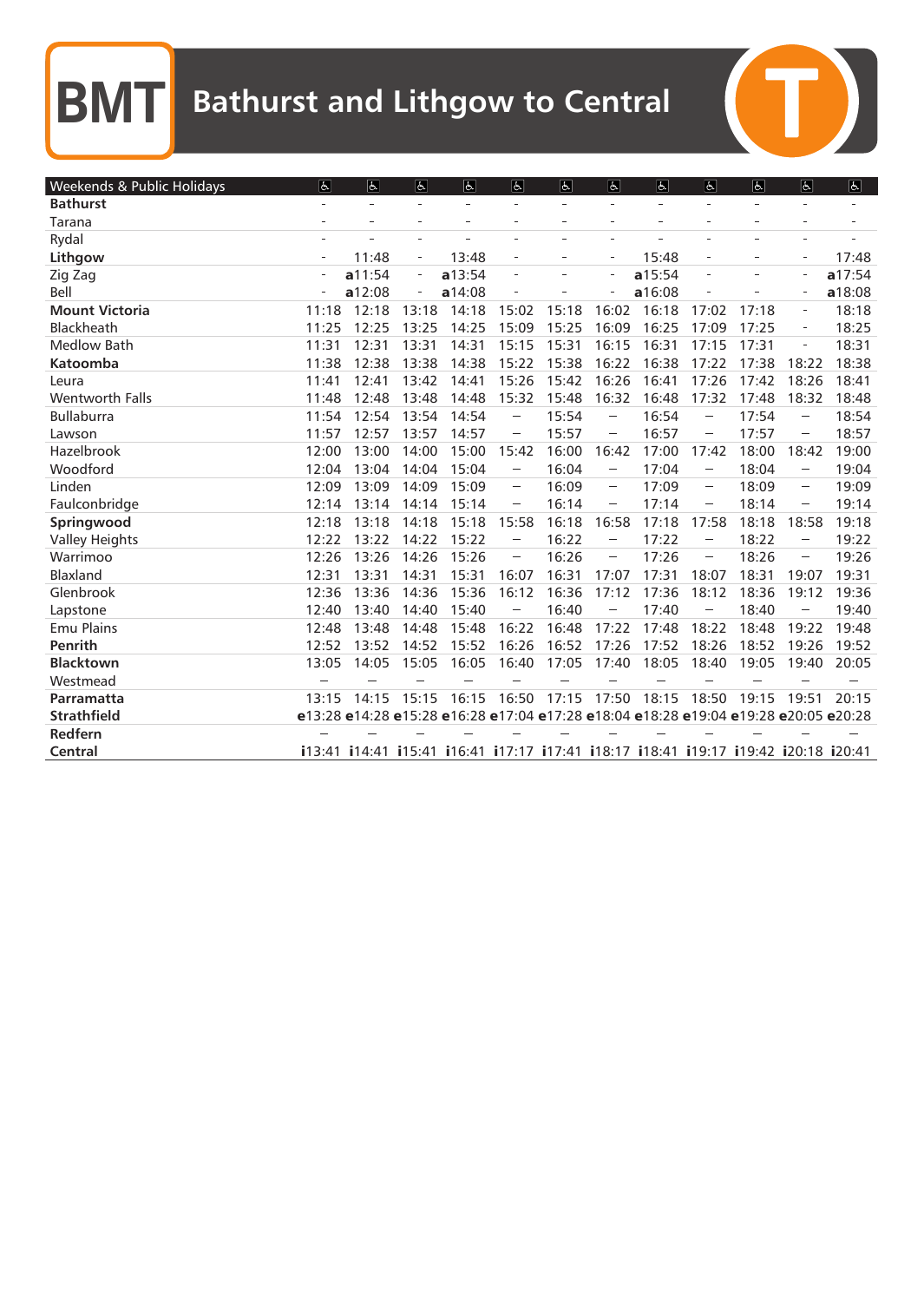| Weekends & Public Holidays | $\vert \mathbf{F} \vert$ | $\overline{6}$       | $\overline{d}$           | $\overline{\mathcal{C}}$ | $\overline{d}$           | $\boxed{d}$              |  |
|----------------------------|--------------------------|----------------------|--------------------------|--------------------------|--------------------------|--------------------------|--|
| <b>Bathurst</b>            |                          | $\overline{a}$       | $\overline{\phantom{a}}$ | 19:25                    | $\overline{\phantom{a}}$ | 22:17                    |  |
| Tarana                     |                          |                      | $\overline{\phantom{a}}$ | 19:57                    | $\overline{\phantom{a}}$ | 22:49                    |  |
| Rydal                      |                          |                      | $\overline{\phantom{a}}$ | 20:13                    |                          | 23:05                    |  |
| Lithgow                    | $\overline{\phantom{a}}$ | 19:48                | $\overline{\phantom{a}}$ | 20:32                    | 22:19                    | 23:24                    |  |
| Zig Zag                    |                          | a19:54               | $\overline{a}$           |                          |                          | ÷                        |  |
| Bell                       |                          | a20:08               | $\overline{a}$           | $\overline{\phantom{a}}$ | a22:38                   | $\overline{a}$           |  |
| <b>Mount Victoria</b>      | 19:18                    | 20:18                | 21:18                    | $\overline{\phantom{a}}$ | 22:48                    | $\overline{\phantom{a}}$ |  |
| Blackheath                 | 19:25                    | 20:25                | 21:25                    | $\overline{\phantom{a}}$ | 22:55                    | $\overline{\phantom{a}}$ |  |
| <b>Medlow Bath</b>         | 19:31                    | 20:31                | 21:31                    | $\overline{\phantom{a}}$ | 23:01                    | $\overline{\phantom{a}}$ |  |
| Katoomba                   | 19:38                    | 20:38                | 21:38                    | $\overline{\phantom{m}}$ | 23:08                    | $\overline{\phantom{a}}$ |  |
| Leura                      | 19:42                    | 20:41                | 21:42                    | $\overline{\phantom{a}}$ | 23:11                    | $\overline{\phantom{a}}$ |  |
| <b>Wentworth Falls</b>     | 19:48                    | 20:48                | 21:48                    | $\overline{\phantom{a}}$ | 23:18                    | $\overline{\phantom{a}}$ |  |
| <b>Bullaburra</b>          | 19:54                    | 20:54                | 21:54                    | $\overline{\phantom{a}}$ | 23:24                    | $\overline{\phantom{a}}$ |  |
| Lawson                     | 19:57                    | 20:57                | 21:57                    | $\qquad \qquad -$        | 23:27                    | $\overline{\phantom{a}}$ |  |
| Hazelbrook                 | 20:00                    | 21:00                | 22:00                    | $\overline{\phantom{a}}$ | 23:30                    | $\overline{\phantom{a}}$ |  |
| Woodford                   | 20:04                    | 21:04                | 22:04                    | $\overline{\phantom{a}}$ | 23:34                    | $\overline{\phantom{a}}$ |  |
| Linden                     | 20:09                    | 21:09                | 22:09                    | $\overline{\phantom{a}}$ | 23:39                    | $\overline{\phantom{a}}$ |  |
| Faulconbridge              | 20:14                    | 21:14                | 22:14                    | $\overline{\phantom{a}}$ | 23:44                    | $\overline{\phantom{a}}$ |  |
| Springwood                 | 20:18                    | 21:18 22:18          |                          | $\equiv$                 | 23:48                    | $\equiv$                 |  |
| <b>Valley Heights</b>      | 20:22                    | 21:22 22:22          |                          | $\overline{\phantom{a}}$ | 23:52                    | $\overline{\phantom{a}}$ |  |
| Warrimoo                   | 20:26                    | 21:26                | 22:26                    | $\equiv$                 | 23:56                    | $\sim$                   |  |
| Blaxland                   | 20:31                    | 21:31                | 22:31                    | $\overline{\phantom{a}}$ | 00:01                    | $\overline{\phantom{a}}$ |  |
| Glenbrook                  | 20:36                    | 21:36                | 22:36                    | $\equiv$                 | 00:06                    | $\overline{\phantom{a}}$ |  |
| Lapstone                   | 20:40                    | 21:40                | 22:40                    | $\overline{\phantom{a}}$ | 00:10                    | $\overline{\phantom{a}}$ |  |
| <b>Emu Plains</b>          | 20:48                    | 21:48                | 22:48                    | $\overline{\phantom{a}}$ | 00:18                    | $\overline{a}$           |  |
| Penrith                    | 20:52                    | 21:52 22:52          |                          | $\overline{\phantom{a}}$ | 00:22                    | $\overline{\phantom{a}}$ |  |
| <b>Blacktown</b>           | 21:05                    | 22:05 23:05          |                          | $\overline{\phantom{a}}$ | 00:36                    | $\overline{\phantom{a}}$ |  |
| Westmead                   |                          |                      |                          | $\overline{\phantom{a}}$ |                          | ÷,                       |  |
| Parramatta                 |                          | 21:15 22:15 23:15    |                          | $\overline{\phantom{a}}$ | 00:45                    | $\overline{a}$           |  |
| <b>Strathfield</b>         |                          | e21:29 e22:28 e23:29 |                          | ÷,                       | 00:59                    | $\equiv$                 |  |
| Redfern                    |                          |                      |                          |                          |                          | ÷                        |  |
| Central                    |                          | i21:42 i22:41 i23:42 |                          | $\equiv$                 | i01:12                   |                          |  |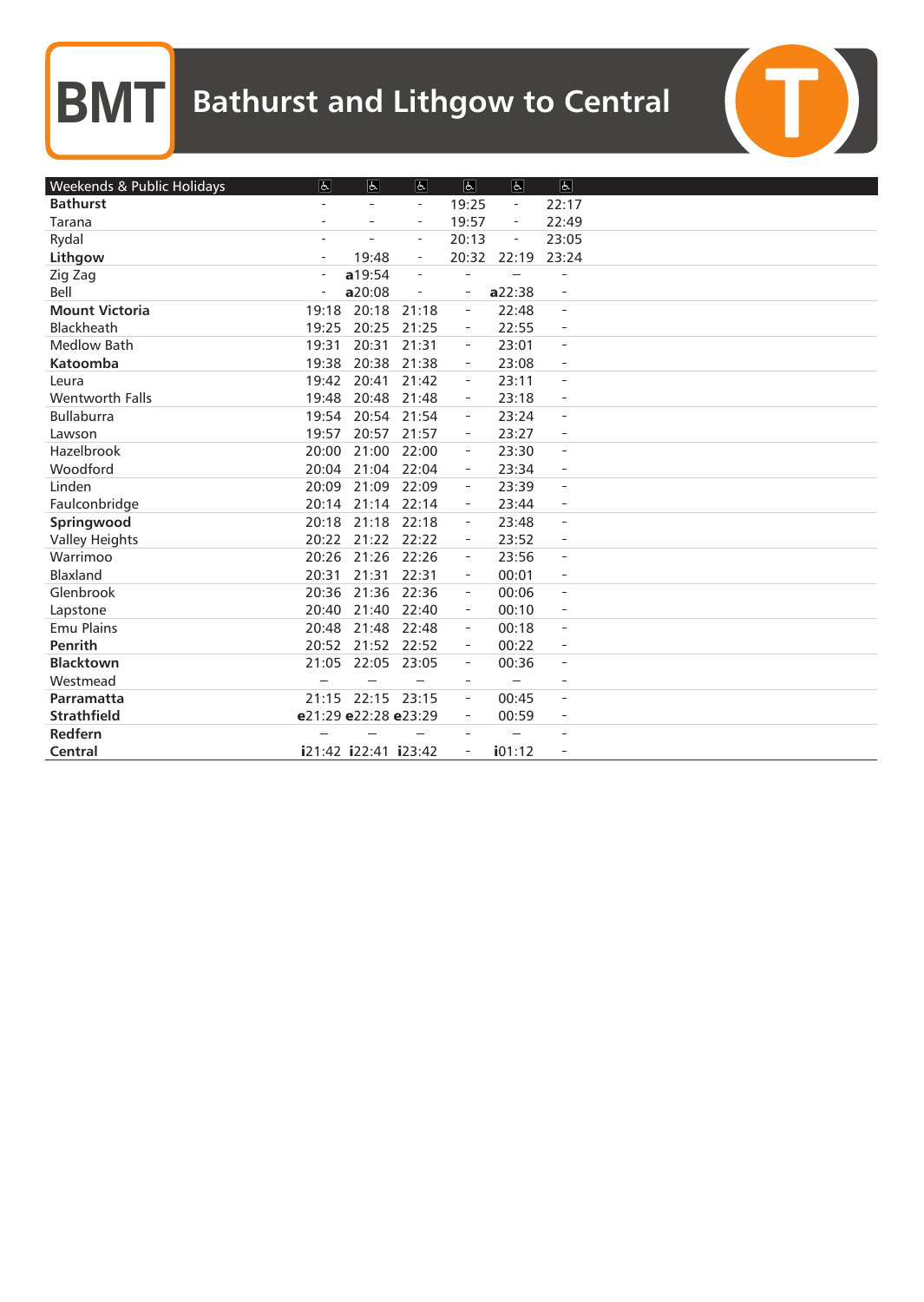$\overline{C}$ 

| Monday to Friday      | $\overline{a}$ | $\overline{d}$           | $\overline{a}$           | $\overline{d}$           | $\overline{a}$ | $\overline{d}$           | $\overline{5}$           | $\overline{q}$           | $\overline{a}$                                                        | $\overline{\mathcal{L}}$                                                                                                   | Ġ.             | $\overline{b}$ |
|-----------------------|----------------|--------------------------|--------------------------|--------------------------|----------------|--------------------------|--------------------------|--------------------------|-----------------------------------------------------------------------|----------------------------------------------------------------------------------------------------------------------------|----------------|----------------|
| Central               |                | $\overline{\phantom{a}}$ |                          |                          |                |                          |                          |                          | i04:22 i05:23 i06:23 i06:53 i07:23 i07:48 i08:18 i08:48 i09:18 i10:18 |                                                                                                                            |                |                |
| Redfern               |                | $\sim$                   |                          |                          |                |                          |                          |                          |                                                                       |                                                                                                                            |                |                |
| <b>Strathfield</b>    |                | $\overline{a}$           | 04:36                    | 05:36                    | 06:36          | 07:06                    | 07:36                    | 08:01                    | 08:31                                                                 |                                                                                                                            | 09:31          | 10:31          |
| Parramatta            |                |                          | 04:48                    | 05:48                    | 06:48          | 07:18                    | 07:48                    | 08:13                    | 08:43                                                                 | 09:13                                                                                                                      | 09:43          | 10:43          |
| Westmead              |                | $\sim$                   |                          |                          |                |                          |                          |                          |                                                                       | 09:16                                                                                                                      |                |                |
| <b>Blacktown</b>      |                | $\overline{\phantom{a}}$ | 04:57                    | 05:57                    | 06:57          | 07:27                    | 07:57                    | 08:22                    | 08:52                                                                 |                                                                                                                            | 09:52          | 10:52          |
| Penrith               |                | $\overline{\phantom{a}}$ | 05:12                    | 06:11                    | 07:11          | 07:41                    | 08:11                    | 08:36                    | 09:06                                                                 | 09:36                                                                                                                      | 10:06          | 11:06          |
| <b>Emu Plains</b>     |                | $\overline{\phantom{a}}$ | 05:15                    | 06:15                    | 07:15          | 07:45                    | 08:15                    | 08:40                    | 09:10                                                                 | $\sim$                                                                                                                     | 10:10          | 11:10          |
| Lapstone              |                | $\sim$                   | 05:21                    | 06:21                    | 07:21          | 07:51                    | 08:21                    | 08:46                    | 09:16                                                                 | $\sim$                                                                                                                     | 10:16          | 11:16          |
| Glenbrook             |                | $\overline{a}$           | 05:25                    | 06:25                    | 07:25          | 07:55                    | 08:25                    | 08:50                    | 09:20                                                                 | $\sim$                                                                                                                     | 10:20          | 11:20          |
| <b>Blaxland</b>       |                | $\sim$                   | 05:30                    | 06:30                    | 07:30          | 08:00                    | 08:30                    | 08:55                    | 09:25                                                                 | $\sim$                                                                                                                     | 10:25          | 11:25          |
| Warrimoo              | $\overline{a}$ | $\overline{a}$           | 05:34                    | 06:34                    | 07:34          | 08:04                    | 08:34                    | 08:59                    | 09:29                                                                 | $\sim$                                                                                                                     | 10:29          | 11:29          |
| <b>Valley Heights</b> |                | $\sim$                   | 05:38                    | 06:38                    | 07:38          | 08:08                    | 08:38                    | 09:03                    | 09:33                                                                 | $\sim$                                                                                                                     | 10:33          | 11:33          |
| Springwood            |                | $\overline{\phantom{a}}$ | 05:42                    | 06:42                    | 07:42          | 08:12                    | 08:42                    | 09:06                    | 09:37                                                                 | 10:00                                                                                                                      | 10:37          | 11:37          |
| Faulconbridge         |                | $\sim$                   | 05:46                    | 06:46                    | 07:46          | 08:16                    | 08:46                    | $\qquad \qquad -$        | 09:41                                                                 |                                                                                                                            | 10:41          | 11:41          |
| Linden                |                | $\overline{a}$           | 05:51                    | 06:51                    | 07:51          | 08:21                    | 08:51                    | $\overline{\phantom{a}}$ | 09:46                                                                 | $\label{eq:1} \begin{aligned} \mathcal{L}^{\text{max}}(\mathcal{L}^{\text{max}}_{\text{max}}), \end{aligned}$              | 10:46          | 11:46          |
| Woodford              |                | $\overline{a}$           | 05:55                    | 06:55                    | 07:55          | 08:25                    | 08:55                    | $\equiv$                 | 09:50                                                                 | $\sim$                                                                                                                     | 10:50          | 11:50          |
| Hazelbrook            |                | $\overline{\phantom{a}}$ | 06:00                    | 07:00                    | 08:00          | 08:30                    | 09:00                    | $\overline{a}$           | 09:55                                                                 | $\sim$                                                                                                                     | 10:55          | 11:55          |
| Lawson                |                | $\overline{a}$           | 06:03                    | 07:03                    | 08:03          | 08:33                    | 09:03                    | $\overline{\phantom{a}}$ | 09:58                                                                 | $\sim$                                                                                                                     | 10:58          | 11:58          |
| <b>Bullaburra</b>     |                | $\bar{a}$                | 06:06                    | 07:06                    | 08:06          | 08:36                    | 09:06                    | $\overline{\phantom{a}}$ | 10:01                                                                 | $\sim$                                                                                                                     | 11:01          | 12:01          |
| Wentworth Falls       |                | $\overline{\phantom{a}}$ | 06:12                    | 07:12                    | 08:12          | 08:42                    | 09:12                    | $\overline{\phantom{a}}$ | 10:07                                                                 | $\sim$                                                                                                                     | 11:07          | 12:07          |
| Leura                 |                | $\sim$                   | 06:18                    | 07:18                    | 08:18          | 08:48                    | 09:18                    | $\overline{\phantom{a}}$ | 10:13                                                                 | $\sim$                                                                                                                     | 11:13          | 12:13          |
| Katoomba              |                | $\overline{\phantom{a}}$ | 06:22                    | 07:21                    | 08:22          | 08:51                    | 09:22                    | $\overline{\phantom{a}}$ | 10:17                                                                 | 10:32                                                                                                                      | 11:17          | 12:17          |
| <b>Medlow Bath</b>    | ÷              | $\overline{\phantom{a}}$ | 06:29                    | $\bar{\phantom{a}}$      | 08:29          | $\overline{\phantom{a}}$ | 09:29                    | $\overline{\phantom{a}}$ | 10:24                                                                 | $\label{eq:1} \begin{aligned} \mathcal{L}^{\text{max}}(\mathcal{L}) = \mathcal{L}^{\text{max}}(\mathcal{L}) \end{aligned}$ | 11:24          | 12:24          |
| Blackheath            |                | $\overline{\phantom{a}}$ | 06:35                    | $\overline{\phantom{a}}$ | 08:35          | $\overline{\phantom{a}}$ | 09:35                    | $\overline{\phantom{a}}$ | 10:30                                                                 |                                                                                                                            | 11:30          | 12:30          |
| <b>Mount Victoria</b> |                | $\equiv$                 | 06:42                    | $\overline{\phantom{a}}$ | 08:42          | $\overline{\phantom{a}}$ | 09:41                    | $\overline{\phantom{a}}$ | 10:37                                                                 | 10:50                                                                                                                      | 11:36          | 12:37          |
| <b>Bell</b>           |                | $\sim$                   | a06:51                   | $\overline{\phantom{m}}$ | a08:51         | ÷                        |                          | $\overline{\phantom{a}}$ | a10:46                                                                |                                                                                                                            | L.             | a12:46         |
| Zig Zag               |                | $\overline{\phantom{a}}$ | a07:04                   | $\qquad \qquad -$        | a09:04         | $\overline{\phantom{a}}$ | $\overline{\phantom{a}}$ | $\overline{\phantom{a}}$ | a10:59                                                                |                                                                                                                            | $\frac{1}{2}$  | a12:59         |
| Lithgow               | 03:42          | 06:04                    | 07:10                    | $\overline{\phantom{a}}$ | 09:10          | ٠                        | $\overline{\phantom{a}}$ | $\overline{\phantom{a}}$ | 11:05                                                                 | 11:17                                                                                                                      | $\overline{a}$ | 13:05          |
| Rydal                 | 04:02          | 06:24                    | $\bar{a}$                | $\overline{a}$           | $\overline{a}$ |                          | $\overline{a}$           | $\overline{a}$           | $\overline{a}$                                                        |                                                                                                                            | $\overline{a}$ |                |
| Tarana                | 04:18          | 06:52                    | $\overline{\phantom{a}}$ |                          |                |                          |                          |                          |                                                                       |                                                                                                                            |                |                |
| <b>Bathurst</b>       | 04:51          | 07:25                    |                          |                          |                |                          |                          |                          |                                                                       |                                                                                                                            |                |                |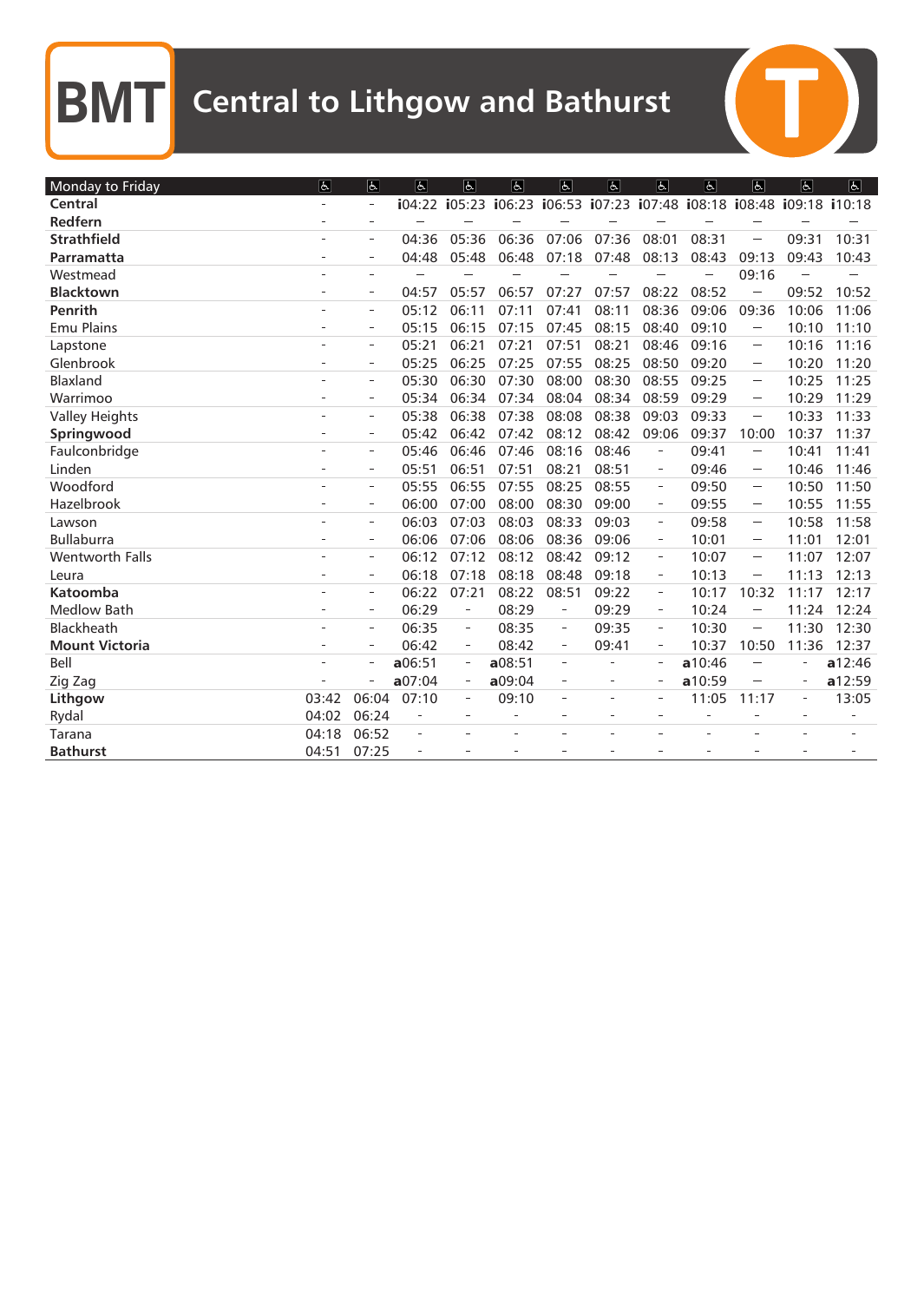| Monday to Friday        | $\overline{d}$ | $\overline{6}$                                                                      | $\overline{6}$           | $\overline{a}$           | $\sigma$       | $\overline{d}$           | $ \mathbf{F} $                                                                                                                                                                                                                                                                                                                                                                                                           | $\overline{d}$           | $\overline{d}$           | $\sigma$                                                                                                                                             | $\sigma$                 | $\overline{6}$ |
|-------------------------|----------------|-------------------------------------------------------------------------------------|--------------------------|--------------------------|----------------|--------------------------|--------------------------------------------------------------------------------------------------------------------------------------------------------------------------------------------------------------------------------------------------------------------------------------------------------------------------------------------------------------------------------------------------------------------------|--------------------------|--------------------------|------------------------------------------------------------------------------------------------------------------------------------------------------|--------------------------|----------------|
| <b>Day Restrictions</b> |                |                                                                                     |                          |                          |                |                          | <b>MTTF</b>                                                                                                                                                                                                                                                                                                                                                                                                              |                          |                          | W                                                                                                                                                    |                          |                |
| Central                 |                | i11:18 i12:18 i13:18 i13:48 i14:18 i14:48 i15:05 i15:18 i15:47 i15:57 i16:02 i16:17 |                          |                          |                |                          |                                                                                                                                                                                                                                                                                                                                                                                                                          |                          |                          |                                                                                                                                                      |                          |                |
| Redfern                 |                |                                                                                     |                          |                          |                |                          |                                                                                                                                                                                                                                                                                                                                                                                                                          |                          |                          |                                                                                                                                                      |                          |                |
| <b>Strathfield</b>      | 11:31          | 12:31                                                                               | 13:31                    | 14:01                    | 14:31          | 15:01                    | $\cdots$                                                                                                                                                                                                                                                                                                                                                                                                                 | 15:31                    | 16:00                    |                                                                                                                                                      | 16:15                    | 16:30          |
| Parramatta              | 11:43          | 12:43                                                                               | 13:43                    | 14:13                    | 14:43          |                          | 15:13 →15:27                                                                                                                                                                                                                                                                                                                                                                                                             | 15:43                    |                          | 16:13 →16:19                                                                                                                                         | 16:28                    | 16:43          |
| Westmead                |                |                                                                                     |                          |                          |                |                          | ■15:29                                                                                                                                                                                                                                                                                                                                                                                                                   |                          |                          | 16:21                                                                                                                                                |                          |                |
| <b>Blacktown</b>        | 11:52          | 12:52                                                                               | 13:52                    | 14:22                    | 14:52          | 15:22                    |                                                                                                                                                                                                                                                                                                                                                                                                                          | 15:52                    | 16:22                    |                                                                                                                                                      | 16:37                    | 16:52          |
| Penrith                 | 12:06          | 13:06                                                                               | 14:06                    | 14:36                    | 15:06          |                          | 15:36 →15:55                                                                                                                                                                                                                                                                                                                                                                                                             | 16:06                    |                          | 16:36 → 16:47                                                                                                                                        | 16:51                    | 17:06          |
| <b>Emu Plains</b>       | 12:10          | 13:10                                                                               | 14:10                    | 14:40                    | 15:10          | 15:40                    |                                                                                                                                                                                                                                                                                                                                                                                                                          | 16:10                    | 16:40                    |                                                                                                                                                      | 16:55                    | 17:10          |
| Lapstone                | 12:16          | 13:16                                                                               | 14:16                    | 14:46                    | 15:16          | 15:46                    | $\overline{\phantom{a}}$                                                                                                                                                                                                                                                                                                                                                                                                 | 16:16                    | 16:46                    | $\sim$                                                                                                                                               | 17:01                    |                |
| Glenbrook               | 12:20          | 13:20                                                                               | 14:20                    | 14:50                    | 15:20          | 15:50                    | $\sim$                                                                                                                                                                                                                                                                                                                                                                                                                   | 16:20                    | 16:50                    | $\sim$                                                                                                                                               | 17:05                    | 17:19          |
| <b>Blaxland</b>         | 12:25          | 13:25                                                                               | 14:25                    | 14:55                    | 15:25          | 15:55                    | $\sim$                                                                                                                                                                                                                                                                                                                                                                                                                   | 16:25                    | 16:55                    | $\sim$                                                                                                                                               | 17:10                    | 17:25          |
| Warrimoo                | 12:29          | 13:29                                                                               | 14:29                    | 14:59                    | 15:29          | 15:59                    | $\sim$                                                                                                                                                                                                                                                                                                                                                                                                                   | 16:29                    | 16:59                    | $\sim$                                                                                                                                               | 17:14                    |                |
| <b>Valley Heights</b>   | 12:33          | 13:33                                                                               | 14:33                    | 15:03                    | 15:33          | 16:03                    |                                                                                                                                                                                                                                                                                                                                                                                                                          | 16:33                    | 17:03                    |                                                                                                                                                      | 17:18                    |                |
| Springwood              | 12:37          | 13:37                                                                               | 14:37                    | 15:06                    | 15:37          |                          | 16:07 → 16:19                                                                                                                                                                                                                                                                                                                                                                                                            | 16:37                    |                          | 17:06 ▶17:11                                                                                                                                         | 17:22                    | 17:34          |
| Faulconbridge           | 12:41          | 13:41                                                                               | 14:41                    | $\overline{a}$           | 15:41          | 16:11                    |                                                                                                                                                                                                                                                                                                                                                                                                                          | 16:41                    |                          |                                                                                                                                                      | 17:26                    |                |
| Linden                  | 12:46          | 13:46                                                                               | 14:46                    | $\equiv$                 | 15:46          | 16:16                    | $\sim$                                                                                                                                                                                                                                                                                                                                                                                                                   | 16:46                    | $\overline{\phantom{a}}$ | $\sim$                                                                                                                                               | 17:31                    |                |
| Woodford                | 12:50          | 13:50                                                                               | 14:50                    | $\overline{\phantom{a}}$ | 15:50          | 16:20                    | $\sim$                                                                                                                                                                                                                                                                                                                                                                                                                   | 16:50                    |                          | $\label{eq:1} \begin{aligned} \mathcal{L}_{\text{max}}(\mathcal{L}_{\text{max}}) = \mathcal{L}_{\text{max}}(\mathcal{L}_{\text{max}}) \end{aligned}$ | 17:35                    |                |
| Hazelbrook              | 12:55          | 13:55                                                                               | 14:55                    | $\equiv$                 | 15:55          | 16:25                    | $\sim$                                                                                                                                                                                                                                                                                                                                                                                                                   | 16:55                    | $\overline{\phantom{a}}$ | $\sim$                                                                                                                                               | 17:40                    | 17:50          |
| Lawson                  | 12:58          | 13:58                                                                               | 14:58                    | $\overline{\phantom{a}}$ | 15:58          | 16:28                    | $\label{eq:1} \begin{aligned} \mathcal{L}_{\text{G}}(x) &= \mathcal{L}_{\text{G}}(x) \text{,} \end{aligned}$                                                                                                                                                                                                                                                                                                             | 16:58                    |                          |                                                                                                                                                      | 17:43                    |                |
| <b>Bullaburra</b>       | 13:01          | 14:01                                                                               | 15:01                    | $\overline{\phantom{a}}$ | 16:01          | 16:31                    | $\sim$                                                                                                                                                                                                                                                                                                                                                                                                                   | 17:01                    |                          | $\sim$                                                                                                                                               | 17:46                    |                |
| Wentworth Falls         | 13:07          | 14:07                                                                               | 15:07                    | $\overline{\phantom{a}}$ | 16:07          | 16:37                    | $\sim$                                                                                                                                                                                                                                                                                                                                                                                                                   | 17:07                    | $\overline{\phantom{a}}$ | $\sim$                                                                                                                                               | 17:52                    | 18:00          |
| Leura                   | 13:13          | 14:13                                                                               | 15:13                    | $\overline{\phantom{a}}$ | 16:13          | 16:43                    | $\label{eq:1} \begin{aligned} \mathcal{L}_{\text{G}}(x) &= \mathcal{L}_{\text{G}}(x) \text{,} \end{aligned}$                                                                                                                                                                                                                                                                                                             | 17:13                    |                          | $\label{eq:1} \begin{aligned} \mathcal{L}_{\text{max}}(\mathcal{L}_{\text{max}}) = \mathcal{L}_{\text{max}}(\mathcal{L}_{\text{max}}) \end{aligned}$ | 17:58                    | 18:06          |
| Katoomba                | 13:17          | 14:17                                                                               | 15:16                    | $\overline{\phantom{a}}$ | 16:17          | 16:47                    | 16:52                                                                                                                                                                                                                                                                                                                                                                                                                    | 17:17                    | $\overline{\phantom{a}}$ | 17:47                                                                                                                                                | 18:02                    | 18:10          |
| <b>Medlow Bath</b>      | 13:24          | 14:24                                                                               | $\overline{\phantom{a}}$ | $\overline{\phantom{a}}$ | 16:24          | $\overline{\phantom{a}}$ | $\label{eq:1} \begin{aligned} \mathcal{L}^{(1)}(x) &= \mathcal{L}^{(1)}(x) \otimes \mathcal{L}^{(1)}(x) \otimes \mathcal{L}^{(1)}(x) \otimes \mathcal{L}^{(1)}(x) \otimes \mathcal{L}^{(1)}(x) \otimes \mathcal{L}^{(1)}(x) \otimes \mathcal{L}^{(1)}(x) \otimes \mathcal{L}^{(1)}(x) \otimes \mathcal{L}^{(1)}(x) \otimes \mathcal{L}^{(1)}(x) \otimes \mathcal{L}^{(1)}(x) \otimes \mathcal{L}^{(1)}(x) \otimes \math$ | 17:24                    | $\overline{\phantom{0}}$ | $\label{eq:1} \begin{aligned} \mathcal{L}^{(1)}(X) = \mathcal{L}^{(1)}(X) \end{aligned}$                                                             | 18:09                    | 18:17          |
| Blackheath              | 13:30          | 14:30                                                                               | $\bar{a}$                | $\sim$                   | 16:30          | ÷,                       | $\frac{1}{2}$                                                                                                                                                                                                                                                                                                                                                                                                            | 17:30                    | $\bar{a}$                | $\frac{1}{2}$                                                                                                                                        | 18:15                    | 18:23          |
| <b>Mount Victoria</b>   | 13:36          | 14:37                                                                               | $\overline{\phantom{a}}$ | $\overline{\phantom{a}}$ | 16:37          | $\overline{\phantom{a}}$ | 17:08                                                                                                                                                                                                                                                                                                                                                                                                                    | 17:37                    | $\qquad \qquad -$        | 18:03                                                                                                                                                | 18:21                    | 18:30          |
| Bell                    | ÷,             | a14:46                                                                              | $\overline{\phantom{a}}$ | $\overline{\phantom{a}}$ | a16:46         | ÷.                       |                                                                                                                                                                                                                                                                                                                                                                                                                          | a17:56                   | $\overline{\phantom{a}}$ |                                                                                                                                                      | ÷,                       | a18:39         |
| Zig Zag                 |                | a14:59                                                                              | $\overline{\phantom{a}}$ | $\overline{\phantom{a}}$ | a16:59         |                          |                                                                                                                                                                                                                                                                                                                                                                                                                          | a18:10                   | $\overline{\phantom{a}}$ |                                                                                                                                                      | $\overline{a}$           |                |
| Lithgow                 |                | 15:05                                                                               | ÷                        | $\overline{\phantom{a}}$ | 17:05          | $\equiv$                 | 17:34                                                                                                                                                                                                                                                                                                                                                                                                                    | 18:16                    | $\equiv$                 | 18:29                                                                                                                                                | $\overline{\phantom{a}}$ | 18:59          |
| Rydal                   |                | ÷,                                                                                  |                          | $\sim$                   | ÷              |                          | 17:54                                                                                                                                                                                                                                                                                                                                                                                                                    | $\overline{\phantom{a}}$ | $\overline{\phantom{a}}$ | 18:49                                                                                                                                                | $\overline{\phantom{m}}$ |                |
| Tarana                  |                |                                                                                     |                          | L.                       | $\overline{a}$ | ÷,                       | 18:14                                                                                                                                                                                                                                                                                                                                                                                                                    | $\bar{\phantom{a}}$      | ÷,                       | 19:05                                                                                                                                                |                          |                |
| <b>Bathurst</b>         |                |                                                                                     |                          |                          |                | $\bar{ }$                | 18:47                                                                                                                                                                                                                                                                                                                                                                                                                    |                          |                          | 19:39                                                                                                                                                |                          |                |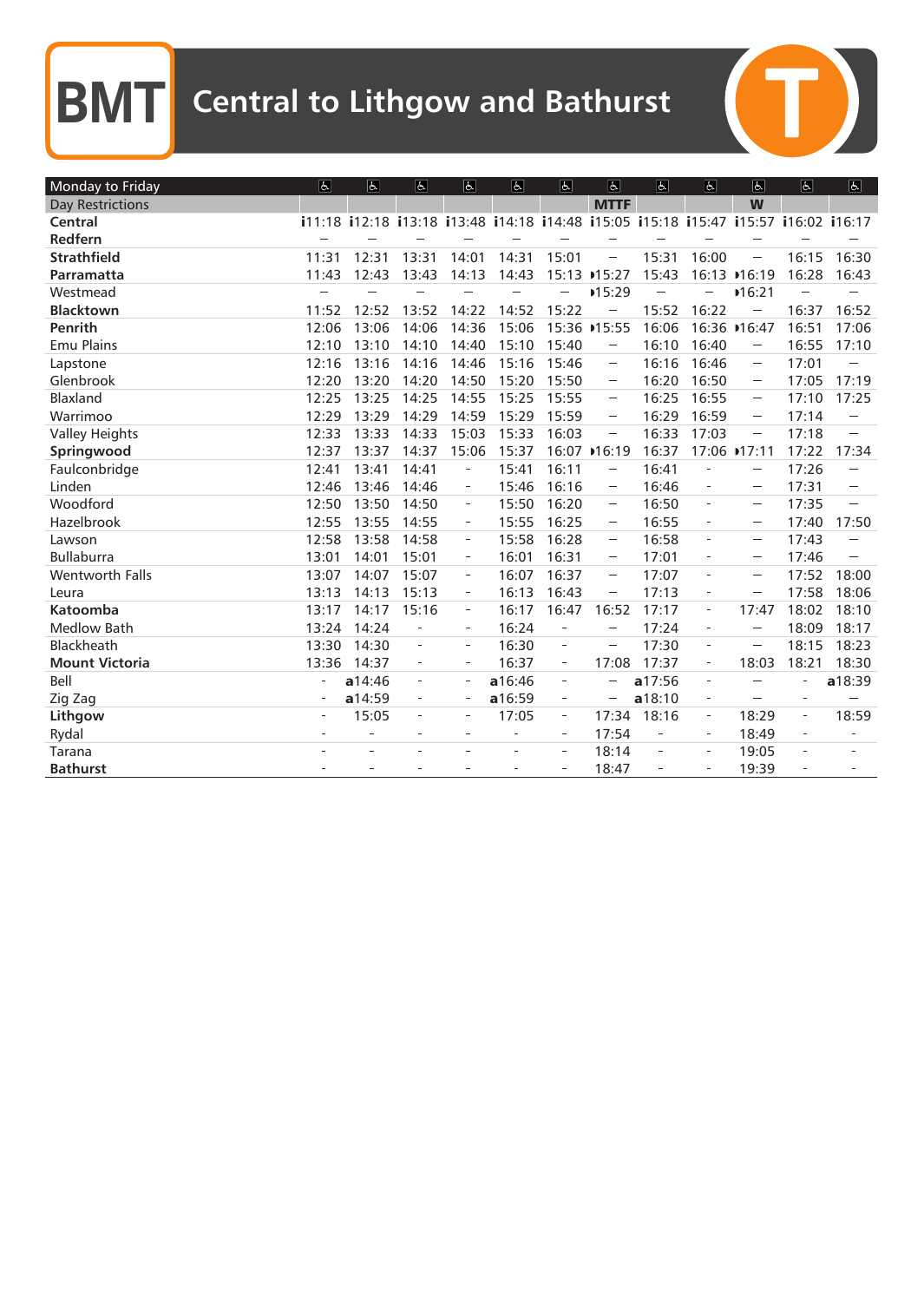| Monday to Friday      | $\vert \mathbf{F} \vert$ | $\overline{a}$                                                                                                                                                                               | $\overline{a}$           | $\overline{\mathcal{L}}$                                                                                                                                                                     | 氐                        | $\overline{d}$                                                                                                                                                                                                                                                                                                                                                                                                                                                                | $\overline{6}$           | $\overline{a}$ | $\sigma$                 | $\sigma$                                  | $\overline{\mathcal{L}}$ | $\overline{f}$ |
|-----------------------|--------------------------|----------------------------------------------------------------------------------------------------------------------------------------------------------------------------------------------|--------------------------|----------------------------------------------------------------------------------------------------------------------------------------------------------------------------------------------|--------------------------|-------------------------------------------------------------------------------------------------------------------------------------------------------------------------------------------------------------------------------------------------------------------------------------------------------------------------------------------------------------------------------------------------------------------------------------------------------------------------------|--------------------------|----------------|--------------------------|-------------------------------------------|--------------------------|----------------|
| Central               | i16:31                   | i16:47                                                                                                                                                                                       |                          | $i17:01$ $i17:17$                                                                                                                                                                            |                          | $i17:31$ $i17:47$                                                                                                                                                                                                                                                                                                                                                                                                                                                             |                          |                |                          | i18:02 i18:33 i19:18 i20:18 i21:18 i22:18 |                          |                |
| Redfern               | 16:34                    |                                                                                                                                                                                              | 17:05                    |                                                                                                                                                                                              | 17:35                    |                                                                                                                                                                                                                                                                                                                                                                                                                                                                               |                          |                |                          |                                           |                          |                |
| <b>Strathfield</b>    | 16:45                    | 17:00                                                                                                                                                                                        | 17:15                    | 17:30                                                                                                                                                                                        | 17:45                    | $\frac{1}{2} \sum_{i=1}^{n} \frac{1}{2} \sum_{j=1}^{n} \frac{1}{2} \sum_{j=1}^{n} \frac{1}{2} \sum_{j=1}^{n} \frac{1}{2} \sum_{j=1}^{n} \frac{1}{2} \sum_{j=1}^{n} \frac{1}{2} \sum_{j=1}^{n} \frac{1}{2} \sum_{j=1}^{n} \frac{1}{2} \sum_{j=1}^{n} \frac{1}{2} \sum_{j=1}^{n} \frac{1}{2} \sum_{j=1}^{n} \frac{1}{2} \sum_{j=1}^{n} \frac{1}{2} \sum_{j=1}^{n$                                                                                                               | 18:15                    | 18:46          | 19:31                    | 20:31                                     | 21:31                    | 22:31          |
| Parramatta            | 16:58                    | 17:13                                                                                                                                                                                        | 17:27                    | 17:42                                                                                                                                                                                        | 17:57                    | 18:12                                                                                                                                                                                                                                                                                                                                                                                                                                                                         | 18:27                    | 18:58          | 19:43                    | 20:43                                     | 21:43                    | 22:43          |
| Westmead              |                          |                                                                                                                                                                                              |                          |                                                                                                                                                                                              |                          | 18:15                                                                                                                                                                                                                                                                                                                                                                                                                                                                         |                          |                |                          |                                           |                          |                |
| <b>Blacktown</b>      | 17:07                    | 17:22                                                                                                                                                                                        | 17:36                    | 17:51                                                                                                                                                                                        | 18:06                    |                                                                                                                                                                                                                                                                                                                                                                                                                                                                               | 18:36                    | 19:07          | 19:52                    | 20:52                                     | 21:52                    | 22:52          |
| Penrith               | 17:21                    | 17:36                                                                                                                                                                                        | 17:51                    | 18:06                                                                                                                                                                                        |                          | 18:21 → 18:43                                                                                                                                                                                                                                                                                                                                                                                                                                                                 | 18:51                    | 19:21          | 20:06                    | 21:06                                     | 22:06                    | 23:06          |
| <b>Emu Plains</b>     | 17:25                    | 17:40                                                                                                                                                                                        | 17:54                    | 18:09                                                                                                                                                                                        | 18:24                    | $\overline{a}$                                                                                                                                                                                                                                                                                                                                                                                                                                                                | 18:54                    | 19:25          | 20:10                    | 21:10                                     | 22:10                    | 23:10          |
| Lapstone              | 17:31                    |                                                                                                                                                                                              | 18:00                    |                                                                                                                                                                                              | 18:30                    | $\frac{1}{2} \left( \frac{1}{2} \right)^{\frac{1}{2}} \left( \frac{1}{2} \right)^{\frac{1}{2}} \left( \frac{1}{2} \right)^{\frac{1}{2}} \left( \frac{1}{2} \right)^{\frac{1}{2}} \left( \frac{1}{2} \right)^{\frac{1}{2}} \left( \frac{1}{2} \right)^{\frac{1}{2}} \left( \frac{1}{2} \right)^{\frac{1}{2}} \left( \frac{1}{2} \right)^{\frac{1}{2}} \left( \frac{1}{2} \right)^{\frac{1}{2}} \left( \frac{1}{2} \right)^{\frac{1}{2}} \left( \frac{1}{2} \right)^$           | 19:00                    | 19:31          | 20:16                    | 21:16                                     | 22:16                    | 23:16          |
| Glenbrook             | 17:35                    | 17:49                                                                                                                                                                                        | 18:04                    | 18:18                                                                                                                                                                                        | 18:34                    | $\sim$                                                                                                                                                                                                                                                                                                                                                                                                                                                                        | 19:04                    | 19:35          | 20:20                    | 21:20                                     | 22:20                    | 23:20          |
| Blaxland              | 17:40                    | 17:54                                                                                                                                                                                        | 18:09                    | 18:24                                                                                                                                                                                        | 18:40                    | $\label{eq:1} \begin{aligned} \frac{1}{2} \left( \frac{1}{2} \right) \left( \frac{1}{2} \right) \left( \frac{1}{2} \right) \left( \frac{1}{2} \right) \left( \frac{1}{2} \right) \left( \frac{1}{2} \right) \left( \frac{1}{2} \right) \left( \frac{1}{2} \right) \left( \frac{1}{2} \right) \left( \frac{1}{2} \right) \left( \frac{1}{2} \right) \left( \frac{1}{2} \right) \left( \frac{1}{2} \right) \left( \frac{1}{2} \right) \left( \frac{1}{2} \right) \left( \frac{$ | 19:10                    | 19:40          | 20:25                    | 21:25                                     | 22:25                    | 23:25          |
| Warrimoo              | 17:44                    | $\sim$                                                                                                                                                                                       | 18:13                    | $\sim$                                                                                                                                                                                       | 18:43                    | $\sim$                                                                                                                                                                                                                                                                                                                                                                                                                                                                        | 19:13                    | 19:44          | 20:29                    | 21:29                                     | 22:29                    | 23:29          |
| <b>Valley Heights</b> | 17:48                    |                                                                                                                                                                                              | 18:17                    | $\overline{a}$                                                                                                                                                                               | 18:47                    |                                                                                                                                                                                                                                                                                                                                                                                                                                                                               | 19:17                    | 19:48          | 20:33                    | 21:33                                     | 22:33                    | 23:33          |
| Springwood            | 17:52                    | 18:05                                                                                                                                                                                        | 18:21                    | 18:33                                                                                                                                                                                        |                          | 18:52 ▶19:05                                                                                                                                                                                                                                                                                                                                                                                                                                                                  | 19:22                    | 19:52          | 20:37                    | 21:37                                     | 22:37                    | 23:37          |
| Faulconbridge         | 17:56                    | $\sim$                                                                                                                                                                                       | 18:26                    | $\overline{\phantom{a}}$                                                                                                                                                                     | 18:56                    | $\overline{a}$                                                                                                                                                                                                                                                                                                                                                                                                                                                                | 19:26                    | 19:56          | 20:41                    | 21:41                                     | 22:41                    | 23:41          |
| Linden                | 18:01                    | $\label{eq:1} \begin{aligned} \mathcal{L}_{\text{R}}(\mathcal{L}_{\text{R}}(\mathcal{L}_{\text{R}})) = \mathcal{L}_{\text{R}}(\mathcal{L}_{\text{R}}(\mathcal{L}_{\text{R}})) \end{aligned}$ | 18:30                    | $\label{eq:1} \begin{aligned} \mathcal{L}^{\text{max}}(\mathcal{L}^{\text{max}}_{\text{max}}) = \mathcal{L}^{\text{max}}_{\text{max}}(\mathcal{L}^{\text{max}}_{\text{max}}), \end{aligned}$ | 19:01                    |                                                                                                                                                                                                                                                                                                                                                                                                                                                                               | 19:31                    | 20:01          | 20:46                    | 21:46                                     | 22:46                    | 23:46          |
| Woodford              | 18:05                    | $\sim$                                                                                                                                                                                       | 18:35                    | $\sim$                                                                                                                                                                                       | 19:05                    | $\overline{a}$                                                                                                                                                                                                                                                                                                                                                                                                                                                                | 19:35                    | 20:05          | 20:50                    | 21:50                                     | 22:50                    | 23:50          |
| Hazelbrook            | 18:10                    | 18:20                                                                                                                                                                                        | 18:39                    | 18:49                                                                                                                                                                                        | 19:10                    | $\label{eq:1} \begin{aligned} \mathcal{L}_{\text{G}}(t) = \mathcal{L}_{\text{G}}(t) \end{aligned}$                                                                                                                                                                                                                                                                                                                                                                            | 19:40                    | 20:10          | 20:55                    | 21:55                                     | 22:55                    | 23:55          |
| Lawson                | 18:13                    |                                                                                                                                                                                              | 18:43                    |                                                                                                                                                                                              | 19:13                    | $\sim$                                                                                                                                                                                                                                                                                                                                                                                                                                                                        | 19:43                    | 20:13          | 20:58                    | 21:58                                     | 22:58                    | 23:58          |
| <b>Bullaburra</b>     | 18:16                    |                                                                                                                                                                                              | 18:46                    | $\label{eq:1} \begin{split} \mathcal{L}_{\text{max}}(\mathcal{L}_{\text{max}}) = \mathcal{L}_{\text{max}}(\mathcal{L}_{\text{max}}) \end{split}$                                             | 19:16                    | $\label{eq:1} \begin{aligned} \mathcal{L}_{\text{G}}(\mathcal{L}_{\text{G}}(\mathcal{L}_{\text{G}})) = \mathcal{L}_{\text{G}}(\mathcal{L}_{\text{G}}(\mathcal{L}_{\text{G}})) \end{aligned}$                                                                                                                                                                                                                                                                                  | 19:46                    | 20:16          | 21:01                    | 22:01                                     | 23:01                    | 00:01          |
| Wentworth Falls       | 18:22                    | 18:30                                                                                                                                                                                        | 18:52                    | 18:59                                                                                                                                                                                        | 19:22                    | $\overline{\phantom{a}}$                                                                                                                                                                                                                                                                                                                                                                                                                                                      | 19:52                    | 20:22          | 21:07                    | 22:07                                     | 23:07                    | 00:07          |
| Leura                 | 18:28                    | 18:36                                                                                                                                                                                        | 18:58                    | 19:05                                                                                                                                                                                        | 19:28                    |                                                                                                                                                                                                                                                                                                                                                                                                                                                                               | 19:58                    | 20:28          | 21:13                    | 22:13                                     | 23:13                    | 00:13          |
| Katoomba              | 18:32                    | 18:40                                                                                                                                                                                        | 19:01                    | 19:10                                                                                                                                                                                        | 19:32                    | 19:38                                                                                                                                                                                                                                                                                                                                                                                                                                                                         | 20:02                    | 20:32          | 21:17                    | 22:17                                     | 23:17                    | 00:17          |
| <b>Medlow Bath</b>    | L.                       | 18:47                                                                                                                                                                                        | $\overline{\phantom{a}}$ | 19:17                                                                                                                                                                                        | 19:39                    | $\label{eq:1} \begin{aligned} \mathcal{L}_{\text{max}}(\mathcal{L}_{\text{max}}) = \mathcal{L}_{\text{max}}(\mathcal{L}_{\text{max}}) \end{aligned}$                                                                                                                                                                                                                                                                                                                          | 20:09                    | 20:39          | 21:24                    | 22:24                                     | 23:24                    | 00:24          |
| Blackheath            | $\overline{a}$           | 18:53                                                                                                                                                                                        | $\overline{\phantom{a}}$ | 19:23                                                                                                                                                                                        | 19:45                    |                                                                                                                                                                                                                                                                                                                                                                                                                                                                               | 20:15                    | 20:45          | 21:30                    | 22:30                                     | 23:30                    | 00:30          |
| <b>Mount Victoria</b> | ÷,                       | 19:00                                                                                                                                                                                        | $\equiv$                 | 19:32                                                                                                                                                                                        | 19:51                    | 19:58                                                                                                                                                                                                                                                                                                                                                                                                                                                                         | 20:21                    | 20:52          | 21:36                    | 22:37                                     | 23:36                    | 00:37          |
| Bell                  |                          |                                                                                                                                                                                              | $\overline{\phantom{a}}$ | a19:46                                                                                                                                                                                       |                          |                                                                                                                                                                                                                                                                                                                                                                                                                                                                               |                          | a21:01         |                          | a22:51                                    |                          | a00:51         |
| Zig Zag               | ÷,                       |                                                                                                                                                                                              | $\sim$                   |                                                                                                                                                                                              | ÷                        |                                                                                                                                                                                                                                                                                                                                                                                                                                                                               | ÷                        |                | ÷,                       |                                           | $\sim$                   |                |
| Lithgow               |                          | ÷.                                                                                                                                                                                           | $\overline{\phantom{a}}$ | 20:04                                                                                                                                                                                        | $\overline{\phantom{a}}$ | 20:24                                                                                                                                                                                                                                                                                                                                                                                                                                                                         | $\overline{\phantom{a}}$ | 21:19          | $\overline{\phantom{a}}$ | 23:09                                     | $\overline{\phantom{a}}$ | 01:09          |
| Rydal                 |                          |                                                                                                                                                                                              | ÷,                       | ÷.                                                                                                                                                                                           | $\overline{\phantom{a}}$ | 20:44                                                                                                                                                                                                                                                                                                                                                                                                                                                                         | $\equiv$                 |                | $\sim$                   | $\overline{a}$                            | $\sim$                   |                |
| Tarana                |                          |                                                                                                                                                                                              |                          |                                                                                                                                                                                              | $\overline{\phantom{a}}$ | 21:00                                                                                                                                                                                                                                                                                                                                                                                                                                                                         |                          |                |                          |                                           |                          |                |
| <b>Bathurst</b>       |                          |                                                                                                                                                                                              |                          |                                                                                                                                                                                              |                          | 21:33                                                                                                                                                                                                                                                                                                                                                                                                                                                                         |                          |                |                          |                                           |                          |                |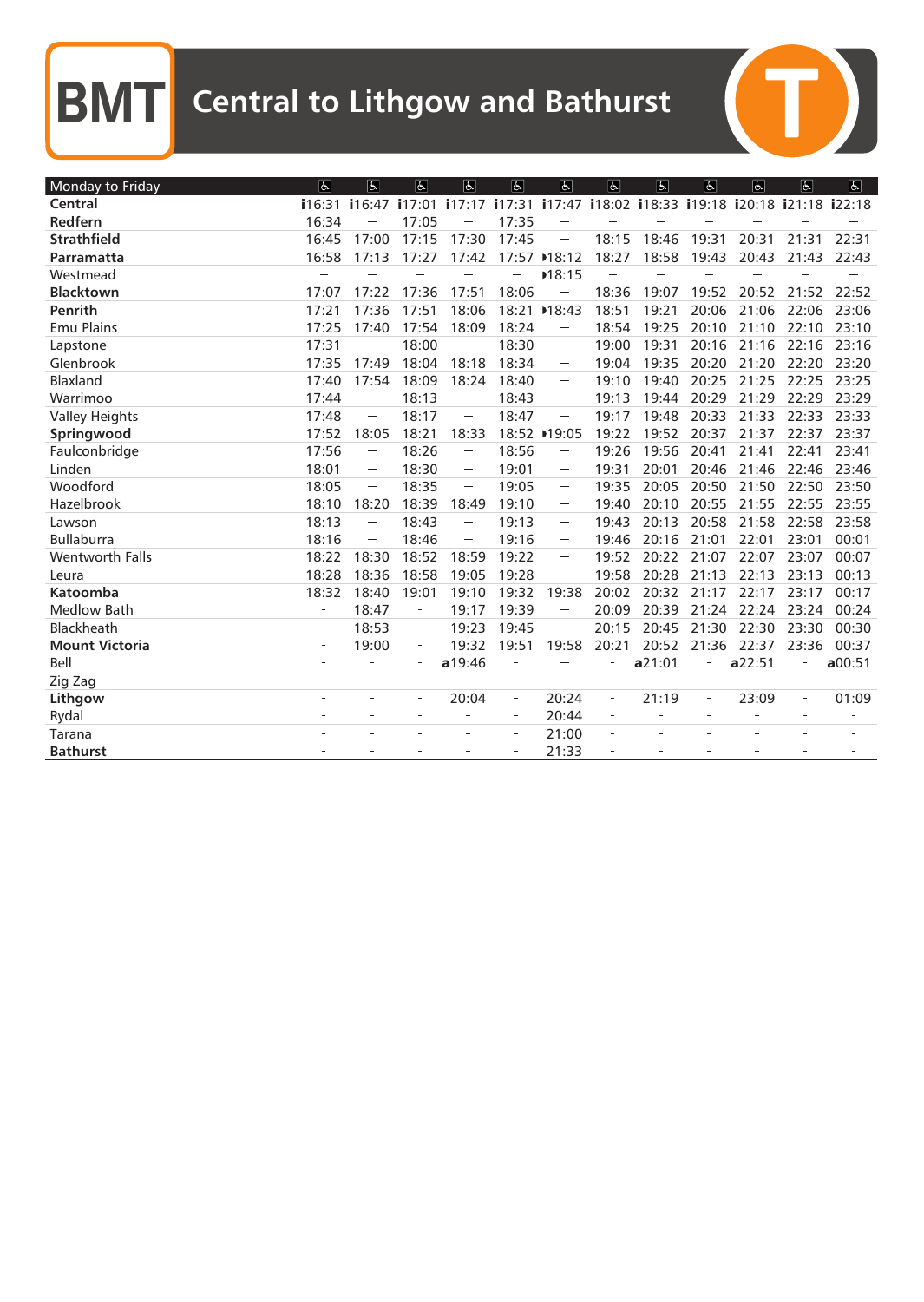| Monday to Friday      | $\vert \overline{d} \vert$ | $\overline{6}$           |  |
|-----------------------|----------------------------|--------------------------|--|
| Central               | i23:18 i00:18              |                          |  |
| Redfern               |                            |                          |  |
| <b>Strathfield</b>    | 23:31                      | 00:31                    |  |
| Parramatta            | 23:43                      | 00:43                    |  |
| Westmead              |                            |                          |  |
| <b>Blacktown</b>      | 23:52 00:52                |                          |  |
| Penrith               | 00:06                      | 01:06                    |  |
| <b>Emu Plains</b>     | 00:10 01:10                |                          |  |
| Lapstone              | 00:16 01:16                |                          |  |
| Glenbrook             | 00:20 01:20                |                          |  |
| Blaxland              | 00:25                      | 01:25                    |  |
| Warrimoo              | 00:29                      | 01:29                    |  |
| <b>Valley Heights</b> | 00:33                      | 01:33                    |  |
| Springwood            | 00:37                      | 01:37                    |  |
| Faulconbridge         | 00:41                      | 01:41                    |  |
| Linden                | 00:46                      | 01:46                    |  |
| Woodford              | 00:50                      | 01:51                    |  |
| Hazelbrook            | 00:55 01:55                |                          |  |
| Lawson                | 00:58                      | 01:58                    |  |
| <b>Bullaburra</b>     | 01:01                      | 02:01                    |  |
| Wentworth Falls       | 01:07                      | 02:07                    |  |
| Leura                 | 01:13 02:13                |                          |  |
| Katoomba              | 01:17                      | 02:17                    |  |
| <b>Medlow Bath</b>    | 01:24 02:24                |                          |  |
| Blackheath            | 01:30                      | 02:30                    |  |
| <b>Mount Victoria</b> | 01:36 02:37                |                          |  |
| Bell                  | $\overline{a}$             | a02:51                   |  |
| Zig Zag               |                            |                          |  |
| Lithgow               | $\overline{\phantom{a}}$   | 03:09                    |  |
| Rydal                 | $\equiv$                   | $\overline{\phantom{a}}$ |  |
| Tarana                |                            |                          |  |
| <b>Bathurst</b>       |                            | $\overline{\phantom{a}}$ |  |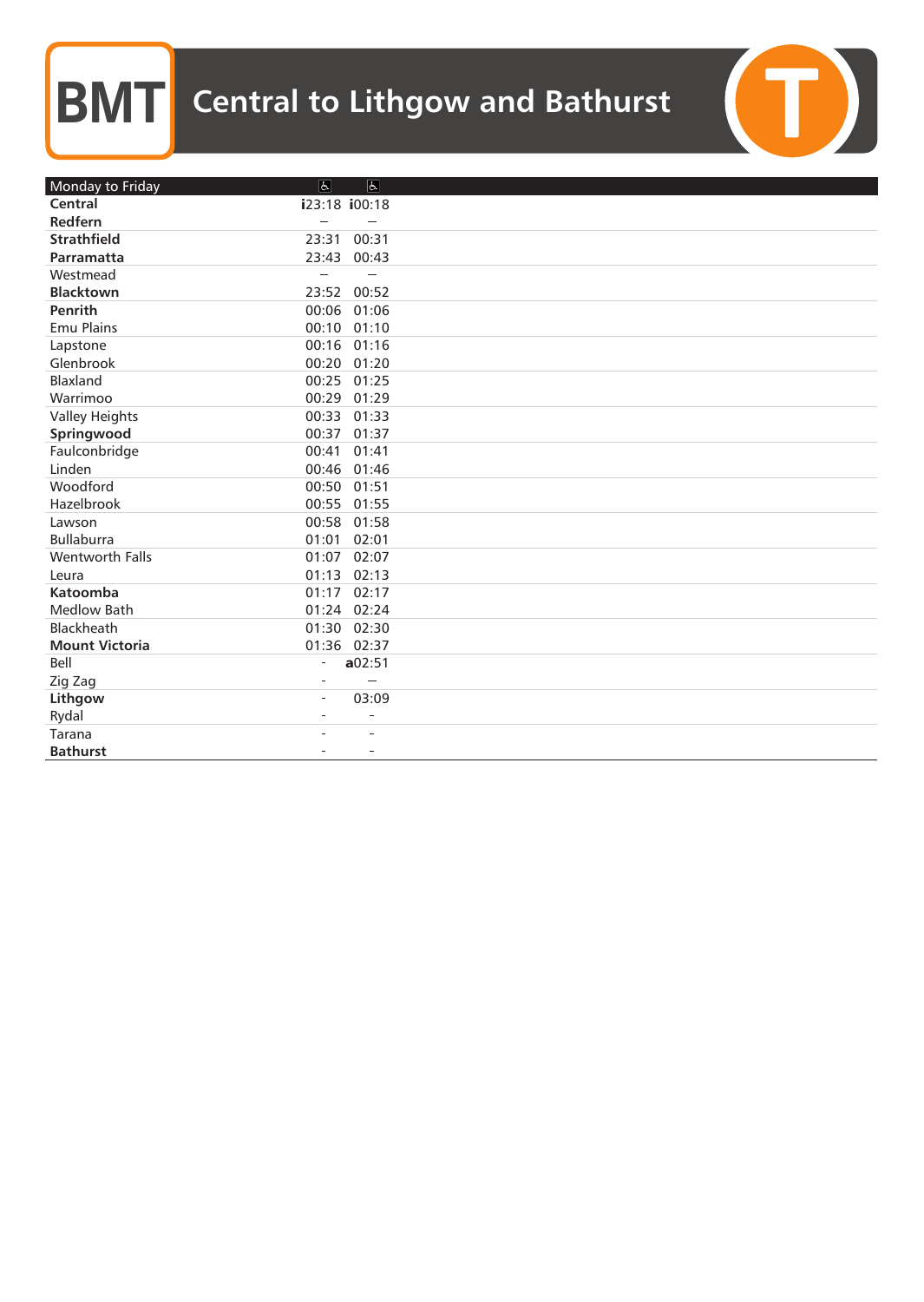| Weekends & Public Holidays | $\overline{\mathbb{P}}$ | $\overline{6}$           | $\overline{d}$ | $\mathfrak{S}$           | $\mathfrak{S}$ | $\overline{f}$           | $\overline{a}$           | $\overline{6}$                                                        | $ \mathbf{P} $                                                                                                                                                                                                                                                                                                                                                                                                                                                      | $\mathfrak{S}$           | $\mathfrak{F}$           | $\overline{f}$ |
|----------------------------|-------------------------|--------------------------|----------------|--------------------------|----------------|--------------------------|--------------------------|-----------------------------------------------------------------------|---------------------------------------------------------------------------------------------------------------------------------------------------------------------------------------------------------------------------------------------------------------------------------------------------------------------------------------------------------------------------------------------------------------------------------------------------------------------|--------------------------|--------------------------|----------------|
| Central                    |                         | $\overline{a}$           |                |                          |                |                          |                          | i04:24 i05:24 i06:24 i07:24 i07:54 i08:24 i08:54 i09:24 i09:54 i10:24 |                                                                                                                                                                                                                                                                                                                                                                                                                                                                     |                          |                          |                |
| Redfern                    |                         | $\equiv$                 |                |                          |                |                          |                          |                                                                       |                                                                                                                                                                                                                                                                                                                                                                                                                                                                     |                          |                          |                |
| <b>Strathfield</b>         |                         | $\overline{\phantom{a}}$ | 04:37          | 05:37                    | 06:37          | 07:37                    | 08:07                    | 08:37                                                                 | 09:07                                                                                                                                                                                                                                                                                                                                                                                                                                                               | 09:37                    | 10:07                    | 10:37          |
| Parramatta                 |                         |                          | 04:49          | 05:49                    | 06:49          | 07:49                    | 08:19                    | 08:49                                                                 | 09:19                                                                                                                                                                                                                                                                                                                                                                                                                                                               | 09:49                    | 10:19                    | 10:49          |
| Westmead                   |                         |                          |                |                          |                |                          |                          |                                                                       |                                                                                                                                                                                                                                                                                                                                                                                                                                                                     |                          |                          |                |
| <b>Blacktown</b>           |                         | $\equiv$                 | 04:58          | 05:58                    | 06:58          | 07:58                    | 08:28                    | 08:58                                                                 | 09:28                                                                                                                                                                                                                                                                                                                                                                                                                                                               | 09:58                    | 10:28                    | 10:58          |
| <b>Penrith</b>             |                         | $\overline{\phantom{m}}$ | 05:14          | 06:14                    | 07:14          | 08:14                    | 08:44                    | 09:14                                                                 | 09:44                                                                                                                                                                                                                                                                                                                                                                                                                                                               | 10:14                    | 10:44                    | 11:14          |
| <b>Emu Plains</b>          |                         | $\qquad \qquad -$        | 05:17          | 06:17                    | 07:17          | 08:17                    | 08:47                    | 09:17                                                                 | 09:47                                                                                                                                                                                                                                                                                                                                                                                                                                                               | 10:17                    | 10:47                    | 11:17          |
| Lapstone                   |                         | $\sim$                   | 05:23          | 06:23                    | 07:23          | 08:23                    | $\sim$                   | 09:23                                                                 |                                                                                                                                                                                                                                                                                                                                                                                                                                                                     | 10:23                    |                          | 11:23          |
| Glenbrook                  |                         | $\overline{a}$           | 05:28          | 06:27                    | 07:27          | 08:27                    | 08:57                    | 09:27                                                                 | 09:56                                                                                                                                                                                                                                                                                                                                                                                                                                                               | 10:27                    | 10:56                    | 11:27          |
| Blaxland                   |                         | ÷.                       | 05:33          | 06:32                    | 07:32          | 08:32                    | 09:02                    | 09:32                                                                 | 10:01                                                                                                                                                                                                                                                                                                                                                                                                                                                               | 10:32                    | 11:01                    | 11:32          |
| Warrimoo                   |                         | $\overline{a}$           | 05:36          | 06:36                    | 07:36          | 08:36                    | $\sim$                   | 09:36                                                                 | $\sim$                                                                                                                                                                                                                                                                                                                                                                                                                                                              | 10:36                    | $\sim$                   | 11:36          |
| <b>Valley Heights</b>      |                         | $\bar{a}$                | 05:40          | 06:40                    | 07:40          | 08:40                    | $\sim$                   | 09:40                                                                 | $\sim$                                                                                                                                                                                                                                                                                                                                                                                                                                                              | 10:40                    | $\sim$                   | 11:40          |
| Springwood                 |                         | $\overline{\phantom{a}}$ | 05:44          | 06:44                    | 07:44          | 08:44                    | 09:11                    | 09:44                                                                 | 10:11                                                                                                                                                                                                                                                                                                                                                                                                                                                               | 10:44                    | 11:11                    | 11:44          |
| Faulconbridge              |                         | $\equiv$                 | 05:48          | 06:48                    | 07:48          | 08:48                    |                          | 09:48                                                                 | $\frac{1}{2} \left( \frac{1}{2} \right)^{\frac{1}{2}} \left( \frac{1}{2} \right)^{\frac{1}{2}} \left( \frac{1}{2} \right)^{\frac{1}{2}} \left( \frac{1}{2} \right)^{\frac{1}{2}} \left( \frac{1}{2} \right)^{\frac{1}{2}} \left( \frac{1}{2} \right)^{\frac{1}{2}} \left( \frac{1}{2} \right)^{\frac{1}{2}} \left( \frac{1}{2} \right)^{\frac{1}{2}} \left( \frac{1}{2} \right)^{\frac{1}{2}} \left( \frac{1}{2} \right)^{\frac{1}{2}} \left( \frac{1}{2} \right)^$ | 10:48                    | $\sim$                   | 11:48          |
| Linden                     |                         | $\overline{\phantom{a}}$ | 05:53          | 06:53                    | 07:53          | 08:53                    | $\sim$                   | 09:53                                                                 | $\label{eq:1} \begin{aligned} \mathcal{L}^{(1)}(x) &= \mathcal{L}^{(1)}(x) \otimes \mathcal{L}^{(1)}(x) \otimes \mathcal{L}^{(1)}(x) \otimes \mathcal{L}^{(1)}(x) \otimes \mathcal{L}^{(1)}(x) \otimes \mathcal{L}^{(1)}(x) \otimes \mathcal{L}^{(1)}(x) \otimes \mathcal{L}^{(1)}(x) \otimes \mathcal{L}^{(1)}(x) \otimes \mathcal{L}^{(1)}(x) \otimes \mathcal{L}^{(1)}(x) \otimes \mathcal{L}^{(1)}(x) \otimes \math$                                            | 10:53                    | $\sim$                   | 11:53          |
| Woodford                   |                         | ÷,                       | 05:58          | 06:58                    | 07:58          | 08:58                    | $\sim$                   | 09:58                                                                 | $\overline{\phantom{a}}$                                                                                                                                                                                                                                                                                                                                                                                                                                            | 10:58                    | $\overline{\phantom{a}}$ | 11:58          |
| Hazelbrook                 |                         | $\overline{\phantom{a}}$ | 06:03          | 07:03                    | 08:03          | 09:03                    | 09:27                    | 10:03                                                                 | 10:26                                                                                                                                                                                                                                                                                                                                                                                                                                                               | 11:03                    | 11:26                    | 12:03          |
| Lawson                     |                         | $\equiv$                 | 06:07          | 07:07                    | 08:07          | 09:07                    |                          | 10:07                                                                 |                                                                                                                                                                                                                                                                                                                                                                                                                                                                     | 11:07                    |                          | 12:07          |
| <b>Bullaburra</b>          |                         | $\overline{\phantom{m}}$ | 06:09          | 07:09                    | 08:09          | 09:09                    |                          | 10:09                                                                 | $\frac{1}{2} \sum_{i=1}^{n} \frac{1}{2} \sum_{j=1}^{n} \frac{1}{2} \sum_{j=1}^{n} \frac{1}{2} \sum_{j=1}^{n} \frac{1}{2} \sum_{j=1}^{n} \frac{1}{2} \sum_{j=1}^{n} \frac{1}{2} \sum_{j=1}^{n} \frac{1}{2} \sum_{j=1}^{n} \frac{1}{2} \sum_{j=1}^{n} \frac{1}{2} \sum_{j=1}^{n} \frac{1}{2} \sum_{j=1}^{n} \frac{1}{2} \sum_{j=1}^{n} \frac{1}{2} \sum_{j=1}^{n$                                                                                                     | 11:09                    |                          | 12:09          |
| <b>Wentworth Falls</b>     |                         | $\overline{a}$           | 06:15          | 07:15                    | 08:15          | 09:15                    | 09:37                    | 10:15                                                                 | 10:36                                                                                                                                                                                                                                                                                                                                                                                                                                                               | 11:15                    | 11:36                    | 12:15          |
| Leura                      |                         | $\sim$                   | 06:22          | 07:22                    | 08:22          | 09:22                    | 09:44                    | 10:22                                                                 | 10:43                                                                                                                                                                                                                                                                                                                                                                                                                                                               | 11:22                    | 11:43                    | 12:22          |
| Katoomba                   |                         | $\overline{a}$           | 06:25          | 07:25                    | 08:25          | 09:25                    | 09:48                    | 10:25                                                                 | 10:47                                                                                                                                                                                                                                                                                                                                                                                                                                                               | 11:25                    | 11:47                    | 12:25          |
| <b>Medlow Bath</b>         |                         | $\sim$                   | 06:32          | 07:32                    | 08:32          | 09:32                    | ÷,                       | 10:32                                                                 | 10:54                                                                                                                                                                                                                                                                                                                                                                                                                                                               | 11:32                    | 11:54                    | 12:32          |
| Blackheath                 |                         | $\overline{a}$           | 06:38          | 07:38                    | 08:38          | 09:38                    | $\overline{a}$           | 10:38                                                                 | 11:00                                                                                                                                                                                                                                                                                                                                                                                                                                                               | 11:38                    | 12:00                    | 12:38          |
| <b>Mount Victoria</b>      |                         | $\equiv$                 | 06:45          | 07:45                    | 08:45          | 09:45                    | $\overline{\phantom{a}}$ | 10:45                                                                 | 11:06                                                                                                                                                                                                                                                                                                                                                                                                                                                               | 11:45                    | 12:06                    | 12:45          |
| Bell                       |                         | $\overline{\phantom{a}}$ | a06:55         | $\overline{\phantom{a}}$ | a08:55         |                          | $\overline{\phantom{a}}$ | a10:55                                                                | ۰                                                                                                                                                                                                                                                                                                                                                                                                                                                                   |                          |                          | a12:55         |
| Zig Zag                    |                         | $\overline{a}$           | a07:09         | $\overline{\phantom{a}}$ | a09:09         | $\qquad \qquad -$        | $\overline{\phantom{a}}$ | a11:09                                                                |                                                                                                                                                                                                                                                                                                                                                                                                                                                                     | $\overline{\phantom{0}}$ | ÷,                       | a13:09         |
| Lithgow                    | 04:36                   | 05:19                    | 07:15          | $\overline{\phantom{a}}$ | 09:15          | $\overline{\phantom{a}}$ | $\bar{ }$                | 11:15                                                                 | $\overline{\phantom{a}}$                                                                                                                                                                                                                                                                                                                                                                                                                                            | ä,                       | $\overline{\phantom{a}}$ | 13:15          |
| Rydal                      | 04:56                   | 05:39                    |                |                          |                |                          | ÷.                       |                                                                       |                                                                                                                                                                                                                                                                                                                                                                                                                                                                     |                          |                          |                |
| Tarana                     | 05:12                   | 05:55                    | L.             |                          |                |                          |                          |                                                                       |                                                                                                                                                                                                                                                                                                                                                                                                                                                                     |                          |                          |                |
| <b>Bathurst</b>            | 05:45                   | 06:28                    |                |                          |                |                          |                          |                                                                       |                                                                                                                                                                                                                                                                                                                                                                                                                                                                     |                          |                          |                |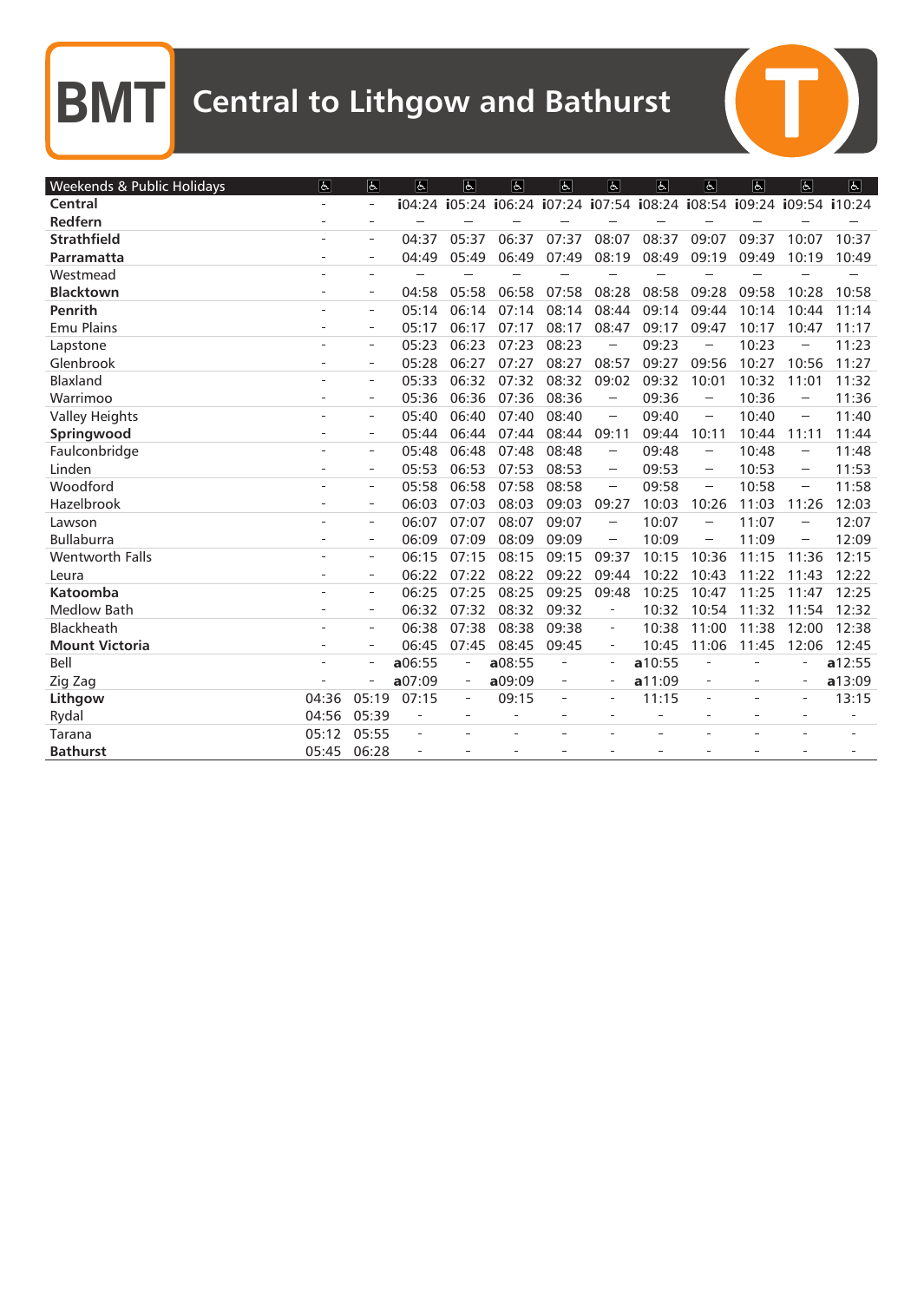$\overline{C}$ 

| Weekends & Public Holidays | $\overline{d}$ | $\overline{a}$                                                                      | $\overline{6}$           | $\sigma$ | $\overline{a}$                                                                                                                                                                                                                                                                                                                                                                                                                                                      | $\overline{b}$           | $\overline{a}$                                                                                                | $\overline{5}$ | $\overline{6}$                                                                                                                                                                                                                                                                                                                                                                                                                                                      | $\sigma$                 | $\overline{6}$                                                                                                               | $\overline{6}$ |
|----------------------------|----------------|-------------------------------------------------------------------------------------|--------------------------|----------|---------------------------------------------------------------------------------------------------------------------------------------------------------------------------------------------------------------------------------------------------------------------------------------------------------------------------------------------------------------------------------------------------------------------------------------------------------------------|--------------------------|---------------------------------------------------------------------------------------------------------------|----------------|---------------------------------------------------------------------------------------------------------------------------------------------------------------------------------------------------------------------------------------------------------------------------------------------------------------------------------------------------------------------------------------------------------------------------------------------------------------------|--------------------------|------------------------------------------------------------------------------------------------------------------------------|----------------|
| Central                    |                | i11:24 i12:24 i13:24 i14:24 i15:05 i15:24 i15:54 i16:24 i16:54 i17:24 i17:51 i18:24 |                          |          |                                                                                                                                                                                                                                                                                                                                                                                                                                                                     |                          |                                                                                                               |                |                                                                                                                                                                                                                                                                                                                                                                                                                                                                     |                          |                                                                                                                              |                |
| Redfern                    |                |                                                                                     |                          |          |                                                                                                                                                                                                                                                                                                                                                                                                                                                                     |                          |                                                                                                               |                |                                                                                                                                                                                                                                                                                                                                                                                                                                                                     |                          |                                                                                                                              |                |
| <b>Strathfield</b>         | 11:37          | 12:37                                                                               | 13:37                    | 14:37    |                                                                                                                                                                                                                                                                                                                                                                                                                                                                     | 15:37                    | 16:07                                                                                                         | 16:37          | 17:07                                                                                                                                                                                                                                                                                                                                                                                                                                                               | 17:37                    |                                                                                                                              | 18:37          |
| Parramatta                 | 11:49          | 12:49                                                                               | 13:49                    |          | 14:49 → 15:29                                                                                                                                                                                                                                                                                                                                                                                                                                                       | 15:49                    | 16:19                                                                                                         | 16:49          | 17:19                                                                                                                                                                                                                                                                                                                                                                                                                                                               |                          | 17:49 ▶18:14                                                                                                                 | 18:49          |
| Westmead                   |                |                                                                                     |                          |          | ■15:32                                                                                                                                                                                                                                                                                                                                                                                                                                                              |                          |                                                                                                               |                |                                                                                                                                                                                                                                                                                                                                                                                                                                                                     |                          | 18:17                                                                                                                        |                |
| <b>Blacktown</b>           | 11:58          | 12:58                                                                               | 13:58                    | 14:58    |                                                                                                                                                                                                                                                                                                                                                                                                                                                                     | 15:58                    | 16:28                                                                                                         | 16:58          | 17:28                                                                                                                                                                                                                                                                                                                                                                                                                                                               | 17:58                    |                                                                                                                              | 18:58          |
| Penrith                    | 12:14          | 13:14                                                                               | 14:14                    |          | 15:14 → 15:52                                                                                                                                                                                                                                                                                                                                                                                                                                                       | 16:14                    | 16:44                                                                                                         | 17:14          | 17:44                                                                                                                                                                                                                                                                                                                                                                                                                                                               |                          | 18:14 → 18:43                                                                                                                | 19:14          |
| <b>Emu Plains</b>          | 12:17          | 13:17                                                                               | 14:17                    | 15:17    | $\sim$                                                                                                                                                                                                                                                                                                                                                                                                                                                              | 16:17                    | 16:47                                                                                                         | 17:17          | 17:47                                                                                                                                                                                                                                                                                                                                                                                                                                                               | 18:17                    |                                                                                                                              | 19:17          |
| Lapstone                   | 12:23          | 13:23                                                                               | 14:23                    | 15:23    | $\frac{1}{2} \left( \frac{1}{2} \right)^{\frac{1}{2}} \left( \frac{1}{2} \right)^{\frac{1}{2}} \left( \frac{1}{2} \right)^{\frac{1}{2}} \left( \frac{1}{2} \right)^{\frac{1}{2}} \left( \frac{1}{2} \right)^{\frac{1}{2}} \left( \frac{1}{2} \right)^{\frac{1}{2}} \left( \frac{1}{2} \right)^{\frac{1}{2}} \left( \frac{1}{2} \right)^{\frac{1}{2}} \left( \frac{1}{2} \right)^{\frac{1}{2}} \left( \frac{1}{2} \right)^{\frac{1}{2}} \left( \frac{1}{2} \right)^$ | 16:23                    | $\sim$                                                                                                        | 17:23          | $\frac{1}{2} \left( \frac{1}{2} \right)^{\frac{1}{2}} \left( \frac{1}{2} \right)^{\frac{1}{2}} \left( \frac{1}{2} \right)^{\frac{1}{2}} \left( \frac{1}{2} \right)^{\frac{1}{2}} \left( \frac{1}{2} \right)^{\frac{1}{2}} \left( \frac{1}{2} \right)^{\frac{1}{2}} \left( \frac{1}{2} \right)^{\frac{1}{2}} \left( \frac{1}{2} \right)^{\frac{1}{2}} \left( \frac{1}{2} \right)^{\frac{1}{2}} \left( \frac{1}{2} \right)^{\frac{1}{2}} \left( \frac{1}{2} \right)^$ | 18:23                    | $\sim$                                                                                                                       | 19:23          |
| Glenbrook                  | 12:27          | 13:27                                                                               | 14:27                    | 15:27    | $\sim$                                                                                                                                                                                                                                                                                                                                                                                                                                                              | 16:27                    | 16:57                                                                                                         | 17:27          | 17:56                                                                                                                                                                                                                                                                                                                                                                                                                                                               | 18:27                    | $\sim$                                                                                                                       | 19:27          |
| Blaxland                   | 12:32          | 13:32                                                                               | 14:32                    | 15:32    | $\sim$                                                                                                                                                                                                                                                                                                                                                                                                                                                              | 16:32                    | 17:02                                                                                                         | 17:32          | 18:01                                                                                                                                                                                                                                                                                                                                                                                                                                                               | 18:32                    | $\sim$                                                                                                                       | 19:32          |
| Warrimoo                   | 12:36          | 13:36                                                                               | 14:36                    | 15:36    | $\sim$                                                                                                                                                                                                                                                                                                                                                                                                                                                              | 16:36                    |                                                                                                               | 17:36          | $\label{eq:1} \begin{aligned} \mathcal{L}_{\text{max}}(\mathbf{x}) = \mathcal{L}_{\text{max}}(\mathbf{x}) \end{aligned}$                                                                                                                                                                                                                                                                                                                                            | 18:36                    | $\sim$                                                                                                                       | 19:36          |
| <b>Valley Heights</b>      | 12:40          | 13:40                                                                               | 14:40                    | 15:40    | $\frac{1}{2} \left( \frac{1}{2} \right)^{\frac{1}{2}} \left( \frac{1}{2} \right)^{\frac{1}{2}} \left( \frac{1}{2} \right)^{\frac{1}{2}} \left( \frac{1}{2} \right)^{\frac{1}{2}} \left( \frac{1}{2} \right)^{\frac{1}{2}} \left( \frac{1}{2} \right)^{\frac{1}{2}} \left( \frac{1}{2} \right)^{\frac{1}{2}} \left( \frac{1}{2} \right)^{\frac{1}{2}} \left( \frac{1}{2} \right)^{\frac{1}{2}} \left( \frac{1}{2} \right)^{\frac{1}{2}} \left( \frac{1}{2} \right)^$ | 16:40                    | $\sim$                                                                                                        | 17:40          | $\sim$                                                                                                                                                                                                                                                                                                                                                                                                                                                              | 18:40                    | $\frac{1}{2}$                                                                                                                | 19:40          |
| Springwood                 | 12:44          | 13:44                                                                               | 14:44                    |          | 15:44 → 16:15                                                                                                                                                                                                                                                                                                                                                                                                                                                       | 16:44                    | 17:11                                                                                                         | 17:44          | 18:12                                                                                                                                                                                                                                                                                                                                                                                                                                                               |                          | 18:44 ▶19:06                                                                                                                 | 19:44          |
| Faulconbridge              | 12:48          | 13:48                                                                               | 14:48                    | 15:48    |                                                                                                                                                                                                                                                                                                                                                                                                                                                                     | 16:48                    | $\overline{a}$                                                                                                | 17:48          |                                                                                                                                                                                                                                                                                                                                                                                                                                                                     | 18:48                    |                                                                                                                              | 19:48          |
| Linden                     | 12:53          | 13:53                                                                               | 14:53                    | 15:53    | $\frac{1}{2} \sum_{i=1}^n \frac{1}{2} \sum_{i=1}^n \frac{1}{2} \sum_{i=1}^n \frac{1}{2} \sum_{i=1}^n \frac{1}{2} \sum_{i=1}^n \frac{1}{2} \sum_{i=1}^n \frac{1}{2} \sum_{i=1}^n \frac{1}{2} \sum_{i=1}^n \frac{1}{2} \sum_{i=1}^n \frac{1}{2} \sum_{i=1}^n \frac{1}{2} \sum_{i=1}^n \frac{1}{2} \sum_{i=1}^n \frac{1}{2} \sum_{i=1}^n \frac{1}{2} \sum_{i=$                                                                                                         | 16:53                    | $\label{eq:1} \begin{aligned} \mathcal{L}^{\text{max}}(\mathcal{L}^{\text{max}}_{\text{max}}), \end{aligned}$ | 17:53          |                                                                                                                                                                                                                                                                                                                                                                                                                                                                     | 18:53                    | $\sim$                                                                                                                       | 19:53          |
| Woodford                   | 12:58          | 13:58                                                                               | 14:58                    | 15:58    | $\overline{\phantom{a}}$                                                                                                                                                                                                                                                                                                                                                                                                                                            | 16:58                    | $\sim$                                                                                                        | 17:58          | $\sim$                                                                                                                                                                                                                                                                                                                                                                                                                                                              | 18:58                    | $\overline{\phantom{a}}$                                                                                                     | 19:58          |
| Hazelbrook                 | 13:03          | 14:03                                                                               | 15:03                    | 16:03    | $\sim$                                                                                                                                                                                                                                                                                                                                                                                                                                                              | 17:03                    | 17:27                                                                                                         | 18:03          | 18:27                                                                                                                                                                                                                                                                                                                                                                                                                                                               | 19:03                    | $\sim$                                                                                                                       | 20:03          |
| Lawson                     | 13:07          | 14:07                                                                               | 15:07                    | 16:07    | $\overline{\phantom{a}}$                                                                                                                                                                                                                                                                                                                                                                                                                                            | 17:07                    |                                                                                                               | 18:07          |                                                                                                                                                                                                                                                                                                                                                                                                                                                                     | 19:07                    | $\overline{\phantom{a}}$                                                                                                     | 20:07          |
| <b>Bullaburra</b>          | 13:09          | 14:09                                                                               | 15:09                    | 16:09    | $\sim$                                                                                                                                                                                                                                                                                                                                                                                                                                                              | 17:09                    |                                                                                                               | 18:09          |                                                                                                                                                                                                                                                                                                                                                                                                                                                                     | 19:09                    | $\label{eq:1} \begin{aligned} \mathcal{L}_{\text{G}}(t) = \mathcal{L}_{\text{G}}(t) \mathcal{L}_{\text{G}}(t) \end{aligned}$ | 20:09          |
| <b>Wentworth Falls</b>     | 13:15          | 14:15                                                                               | 15:15                    | 16:15    | $\overline{\phantom{a}}$                                                                                                                                                                                                                                                                                                                                                                                                                                            | 17:15                    | 17:37                                                                                                         | 18:15          | 18:37                                                                                                                                                                                                                                                                                                                                                                                                                                                               | 19:15                    | $\overline{\phantom{a}}$                                                                                                     | 20:15          |
| Leura                      | 13:22          | 14:22                                                                               | 15:22                    | 16:22    |                                                                                                                                                                                                                                                                                                                                                                                                                                                                     | 17:22                    | 17:44                                                                                                         | 18:22          | 18:43                                                                                                                                                                                                                                                                                                                                                                                                                                                               | 19:22                    |                                                                                                                              | 20:22          |
| Katoomba                   | 13:25          | 14:25                                                                               | 15:25                    | 16:25    | 16:48                                                                                                                                                                                                                                                                                                                                                                                                                                                               | 17:25                    | 17:48                                                                                                         | 18:25          | 18:47                                                                                                                                                                                                                                                                                                                                                                                                                                                               | 19:25                    | 19:40                                                                                                                        | 20:25          |
| <b>Medlow Bath</b>         | 13:32          | 14:32                                                                               | 15:32                    | 16:32    | $\frac{1}{2} \left( \frac{1}{2} \right)^{\frac{1}{2}} \left( \frac{1}{2} \right)^{\frac{1}{2}} \left( \frac{1}{2} \right)^{\frac{1}{2}} \left( \frac{1}{2} \right)^{\frac{1}{2}} \left( \frac{1}{2} \right)^{\frac{1}{2}} \left( \frac{1}{2} \right)^{\frac{1}{2}} \left( \frac{1}{2} \right)^{\frac{1}{2}} \left( \frac{1}{2} \right)^{\frac{1}{2}} \left( \frac{1}{2} \right)^{\frac{1}{2}} \left( \frac{1}{2} \right)^{\frac{1}{2}} \left( \frac{1}{2} \right)^$ | 17:32                    | ÷,                                                                                                            | 18:32          | 18:54                                                                                                                                                                                                                                                                                                                                                                                                                                                               | 19:32                    | $\sim$                                                                                                                       | 20:32          |
| Blackheath                 | 13:38          | 14:38                                                                               | 15:38                    | 16:38    | $\frac{1}{2} \left( \frac{1}{2} \right)^{\frac{1}{2}} \left( \frac{1}{2} \right)^{\frac{1}{2}} \left( \frac{1}{2} \right)^{\frac{1}{2}} \left( \frac{1}{2} \right)^{\frac{1}{2}} \left( \frac{1}{2} \right)^{\frac{1}{2}} \left( \frac{1}{2} \right)^{\frac{1}{2}} \left( \frac{1}{2} \right)^{\frac{1}{2}} \left( \frac{1}{2} \right)^{\frac{1}{2}} \left( \frac{1}{2} \right)^{\frac{1}{2}} \left( \frac{1}{2} \right)^{\frac{1}{2}} \left( \frac{1}{2} \right)^$ | 17:38                    | $\overline{\phantom{a}}$                                                                                      | 18:38          | 19:00                                                                                                                                                                                                                                                                                                                                                                                                                                                               | 19:38                    |                                                                                                                              | 20:38          |
| <b>Mount Victoria</b>      | 13:45          | 14:45                                                                               | 15:45                    | 16:45    | 17:04                                                                                                                                                                                                                                                                                                                                                                                                                                                               | 17:45                    | $\bar{ }$                                                                                                     | 18:45          | 19:07                                                                                                                                                                                                                                                                                                                                                                                                                                                               | 19:45                    | 20:00                                                                                                                        | 20:45          |
| Bell                       |                | a14:55                                                                              |                          | a16:55   |                                                                                                                                                                                                                                                                                                                                                                                                                                                                     |                          | $\overline{a}$                                                                                                | a18:55         |                                                                                                                                                                                                                                                                                                                                                                                                                                                                     |                          |                                                                                                                              | a20:55         |
| Zig Zag                    |                | a15:09                                                                              | $\equiv$                 | a17:09   |                                                                                                                                                                                                                                                                                                                                                                                                                                                                     | $\overline{\phantom{a}}$ | $\equiv$                                                                                                      | a19:09         | $\overline{\phantom{a}}$                                                                                                                                                                                                                                                                                                                                                                                                                                            | $\overline{\phantom{a}}$ |                                                                                                                              |                |
| Lithgow                    |                | 15:15                                                                               | $\overline{\phantom{a}}$ | 17:15    | 17:33                                                                                                                                                                                                                                                                                                                                                                                                                                                               |                          | $\overline{\phantom{a}}$                                                                                      | 19:15          |                                                                                                                                                                                                                                                                                                                                                                                                                                                                     | $\overline{\phantom{a}}$ | 20:26                                                                                                                        | 21:14          |
| Rydal                      |                | $\overline{a}$                                                                      | $\overline{a}$           | ÷.       | 17:52                                                                                                                                                                                                                                                                                                                                                                                                                                                               | $\sim$                   |                                                                                                               | $\overline{a}$ |                                                                                                                                                                                                                                                                                                                                                                                                                                                                     | $\overline{a}$           | 20:45                                                                                                                        |                |
| Tarana                     |                |                                                                                     |                          | ä,       | 18:18                                                                                                                                                                                                                                                                                                                                                                                                                                                               |                          |                                                                                                               |                |                                                                                                                                                                                                                                                                                                                                                                                                                                                                     | $\overline{\phantom{a}}$ | 21:01                                                                                                                        |                |
| <b>Bathurst</b>            |                |                                                                                     |                          | $\equiv$ | 18:52                                                                                                                                                                                                                                                                                                                                                                                                                                                               |                          |                                                                                                               |                |                                                                                                                                                                                                                                                                                                                                                                                                                                                                     | $\overline{\phantom{a}}$ | 21:34                                                                                                                        |                |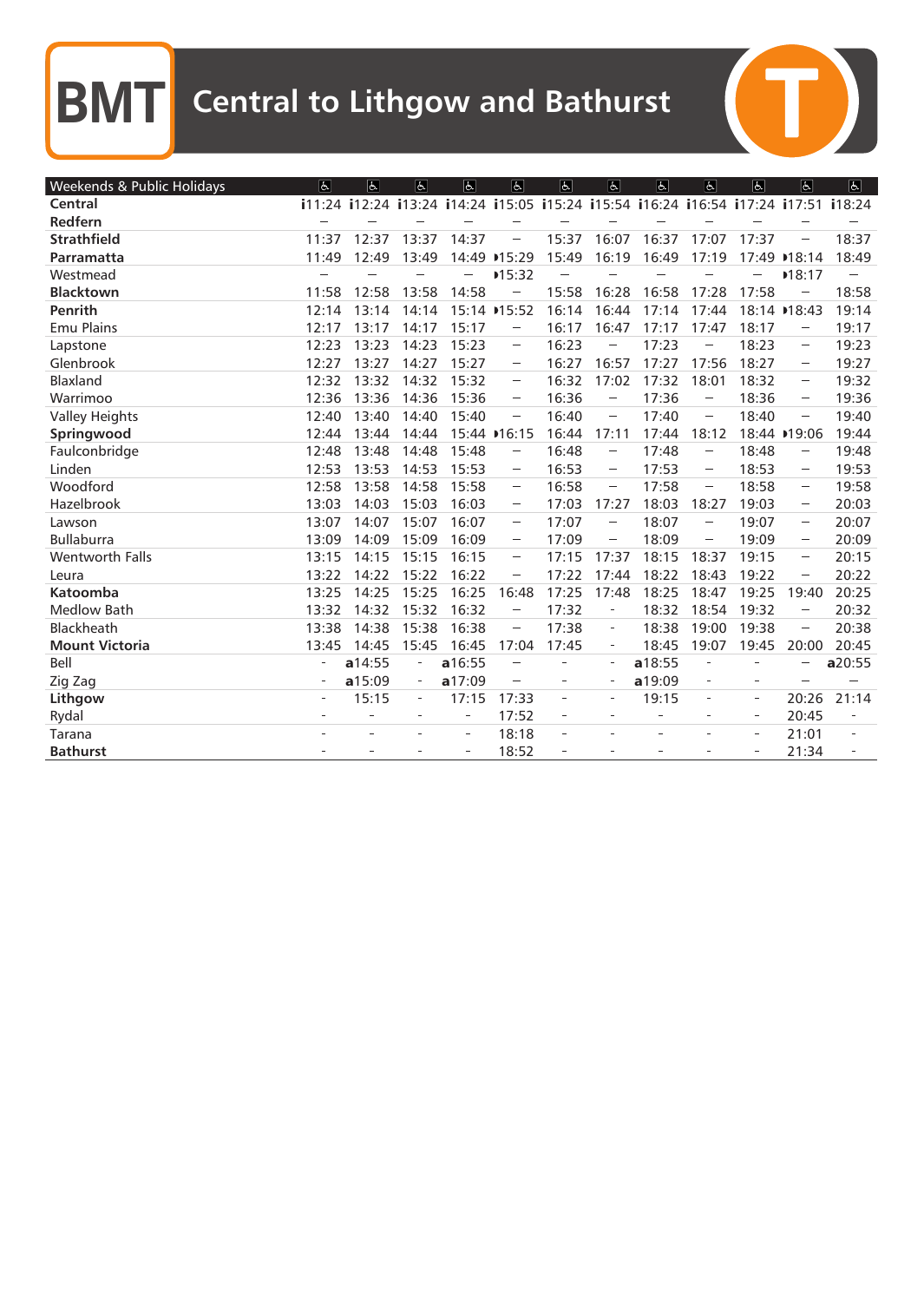$\overline{C}$ 

| Weekends & Public Holidays | $\overline{d}$ | $\overline{d}$ | $\overline{a}$                            | $\overline{d}$ | $\overline{d}$           | $\overline{f}$ |  |
|----------------------------|----------------|----------------|-------------------------------------------|----------------|--------------------------|----------------|--|
| Central                    |                |                | i19:24 i20:24 i21:24 i22:24 i23:24 i00:24 |                |                          |                |  |
| Redfern                    |                |                |                                           |                |                          |                |  |
| <b>Strathfield</b>         | 19:37          | 20:37          | 21:37                                     | 22:37          | 23:37                    | 00:37          |  |
| Parramatta                 | 19:49          | 20:49          | 21:49                                     | 22:49          | 23:49                    | 00:49          |  |
| Westmead                   |                |                |                                           |                |                          |                |  |
| <b>Blacktown</b>           | 19:58          | 20:58          | 21:58                                     | 22:58          | 23:58                    | 00:58          |  |
| Penrith                    | 20:14          | 21:14          | 22:14                                     | 23:14          | 00:14                    | 01:14          |  |
| <b>Emu Plains</b>          | 20:17          | 21:17          | 22:17                                     | 23:17          | 00:17                    | 01:17          |  |
| Lapstone                   | 20:23          | 21:23          | 22:23                                     | 23:23          | 00:23                    | 01:23          |  |
| Glenbrook                  | 20:27          | 21:27          | 22:27                                     | 23:27          | 00:27                    | 01:27          |  |
| Blaxland                   | 20:32          |                | 21:32 22:32                               | 23:32          | 00:32                    | 01:32          |  |
| Warrimoo                   | 20:36          | 21:36          | 22:36                                     | 23:36          | 00:36                    | 01:36          |  |
| <b>Valley Heights</b>      | 20:40          | 21:40          | 22:40                                     | 23:40          | 00:40                    | 01:40          |  |
| Springwood                 | 20:44          | 21:44          | 22:44                                     | 23:44          | 00:44                    | 01:44          |  |
| Faulconbridge              | 20:48          | 21:48          | 22:48                                     | 23:48          | 00:48                    | 01:49          |  |
| Linden                     | 20:53          | 21:53          | 22:53                                     | 23:53          | 00:53                    | 01:53          |  |
| Woodford                   | 20:58          | 21:58          | 22:58                                     | 23:58          | 00:58                    | 01:58          |  |
| Hazelbrook                 | 21:03          | 22:03          | 23:03                                     | 00:03          | 01:03                    | 02:03          |  |
| Lawson                     | 21:07          | 22:07          | 23:07                                     | 00:07          | 01:07                    | 02:07          |  |
| <b>Bullaburra</b>          | 21:09          | 22:09          | 23:09                                     | 00:09          | 01:09                    | 02:09          |  |
| Wentworth Falls            | 21:15          | 22:15          | 23:15                                     | 00:15          | 01:15                    | 02:15          |  |
| Leura                      | 21:22          | 22:22          | 23:22                                     | 00:22          | 01:22                    | 02:22          |  |
| Katoomba                   | 21:25          | 22:25          | 23:25                                     | 00:25          | 01:25                    | 02:25          |  |
| <b>Medlow Bath</b>         | 21:32          |                | 22:32 23:32                               | 00:32          | 01:32                    | 02:32          |  |
| Blackheath                 | 21:38          | 22:38          | 23:38                                     | 00:38          | 01:38                    | 02:38          |  |
| <b>Mount Victoria</b>      | 21:45          | 22:45          | 23:45                                     | 00:45          | 01:45                    | 02:45          |  |
| Bell                       |                | a22:55         |                                           | a00:55         |                          | a02:55         |  |
| Zig Zag                    | ÷,             |                | $\sim$                                    |                | $\overline{\phantom{a}}$ |                |  |
| Lithgow                    |                | 23:14          | $\overline{\phantom{a}}$                  | 01:14          | $\overline{\phantom{a}}$ | 03:14          |  |
| Rydal                      |                | $\sim$         |                                           | ä,             |                          | ÷              |  |
| Tarana                     |                |                |                                           |                |                          |                |  |
| <b>Bathurst</b>            |                |                |                                           |                |                          |                |  |